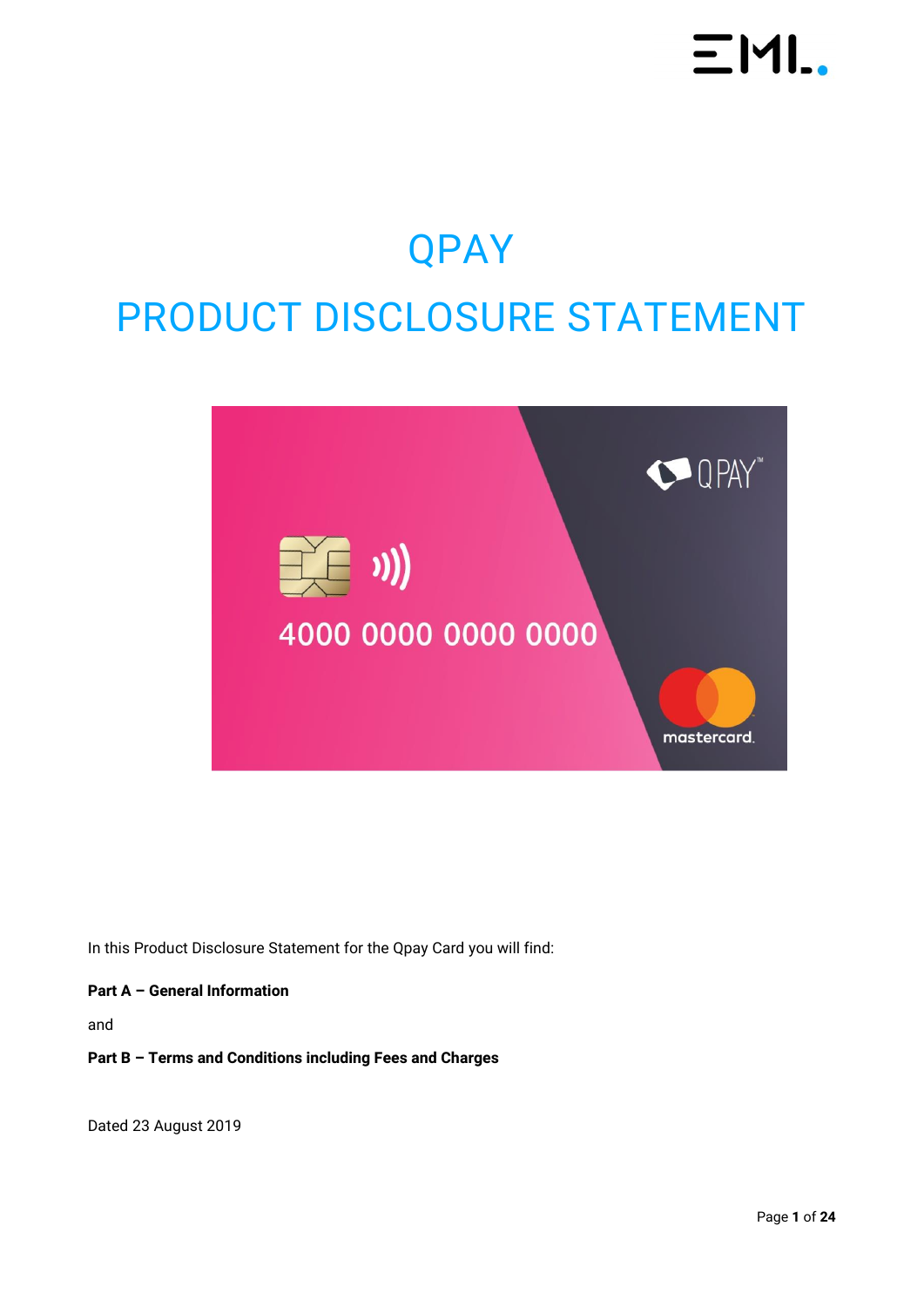# $EMI.$

## CONTENTS

| 1.    |  |  |
|-------|--|--|
| 2.    |  |  |
| 3.    |  |  |
| 4.    |  |  |
| 5.    |  |  |
| 6.    |  |  |
| 7.    |  |  |
| 8.    |  |  |
| 9.    |  |  |
| 10.   |  |  |
| 11.   |  |  |
| 12.   |  |  |
| 13.   |  |  |
| 14.   |  |  |
|       |  |  |
| 15.   |  |  |
| 15.1. |  |  |
|       |  |  |
| 15.2. |  |  |
| 15.3. |  |  |
|       |  |  |
| 15.5. |  |  |
| 15.6. |  |  |
| 15.7. |  |  |
| 15.8. |  |  |
| 15.9. |  |  |
|       |  |  |
|       |  |  |
|       |  |  |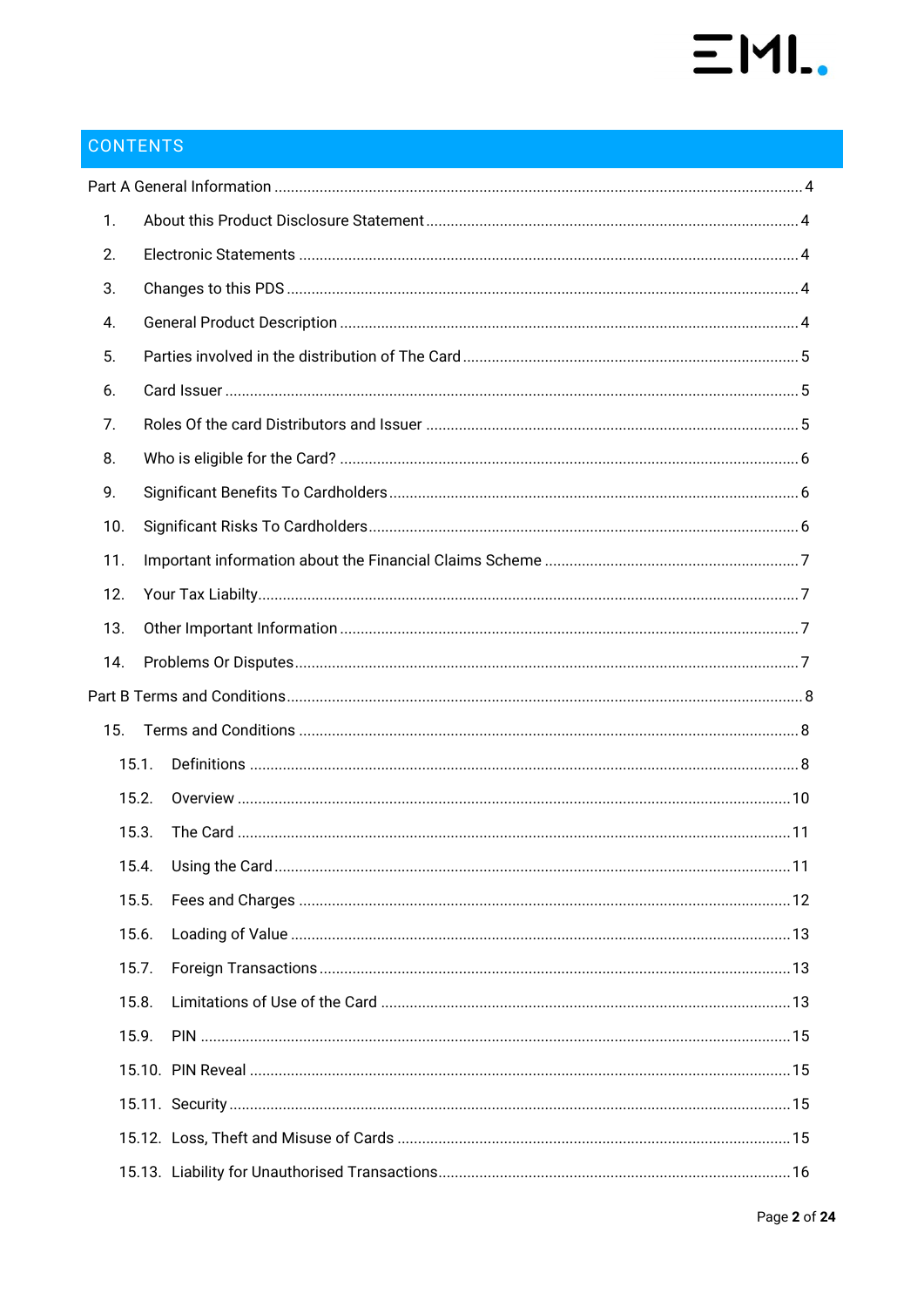## $E$ ML.

| 15.20. Anti-Money Laundering and Counter Terrorism Financing Obligations 20 |  |
|-----------------------------------------------------------------------------|--|
|                                                                             |  |
|                                                                             |  |
|                                                                             |  |
|                                                                             |  |
|                                                                             |  |
|                                                                             |  |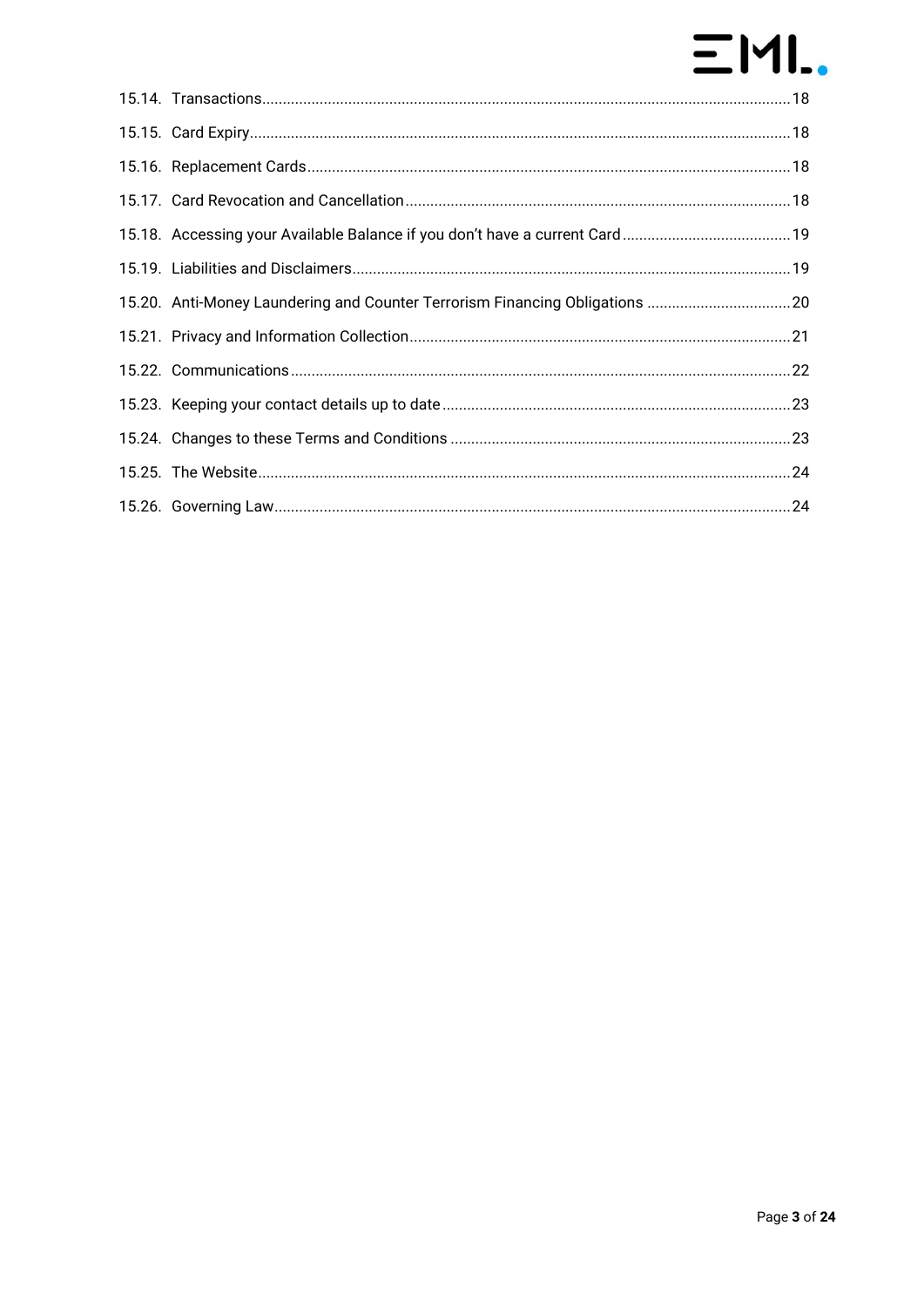

#### <span id="page-3-0"></span>PART A GENERAL INFORMATION

#### <span id="page-3-1"></span>1. ABOUT THIS PRODUCT DISCLOSURE STATEMENT

This document (comprising Part A and Part B) forms the Product Disclosure Statement ("PDS") for your Card (the "Card"). The PDS contains important information, including the fees and other costs that apply to the Card.

This PDS is issued by EML Payment Solutions Limited ABN 30 131 436 532 ("EML") as a requirement under the Corporations Act 2001.

This PDS is an important document designed to assist you in deciding whether to acquire the financial product to which it relates – the Card. You should read this PDS in full before using your Card.

Your contract with us for the Card is comprised of this PDS document incorporating the Terms and Conditions, which contains important information regarding your Card.

The information in this PDS does not take into account your individual objectives, financial situation or needs. Any advice in this PDS is general advice only. You should consider the appropriateness of any general advice to your circumstances before acting on it.

#### <span id="page-3-2"></span>ELECTRONIC STATEMENTS

By successfully applying for and using the Card, you acknowledge that we do not provide and you will not receive paper statements. Electronic statements showing Card transactions and Available Balance are available for viewing on the QPay app. Please contact QPay by visiting www.swipe.getgpay.com or by emailing them at **support**@quicklypay.it if you require any assistance accessing electronic statements.

#### <span id="page-3-3"></span>3. CHANGES TO THIS PDS

The information in this PDS is subject to change from time to time and is correct and current as at the date stated on the front cover.

Information regarding your Card may need to be updated from time to time. Any updated information that is not considered to be materially adverse to Cardholders will be made available on the Website. Alternatively, you may request a paper copy of any updated information free of charge from EML by phoning 1300 739 889. Any updated information that may be materially adverse to Cardholders will be included in a replacement or supplementary PDS.

#### <span id="page-3-4"></span>GENERAL PRODUCT DESCRIPTION

Your Card is a prepaid, reloadable Mastercard Debit Card. Your card provides you with the means to receive the Withdrawable Balance from your QPay Account as well as keep track of and enjoy access to your Stored Value anywhere in the world where prepaid Mastercard cards are accepted.

Your Card can only be loaded with the Withdrawable Balance from your QPay Account within the transaction limits listed in Section [15.8](#page-12-2) of the Terms and Conditions in Part B. You can choose to load all or part of the Withdrawable Balance to your Card.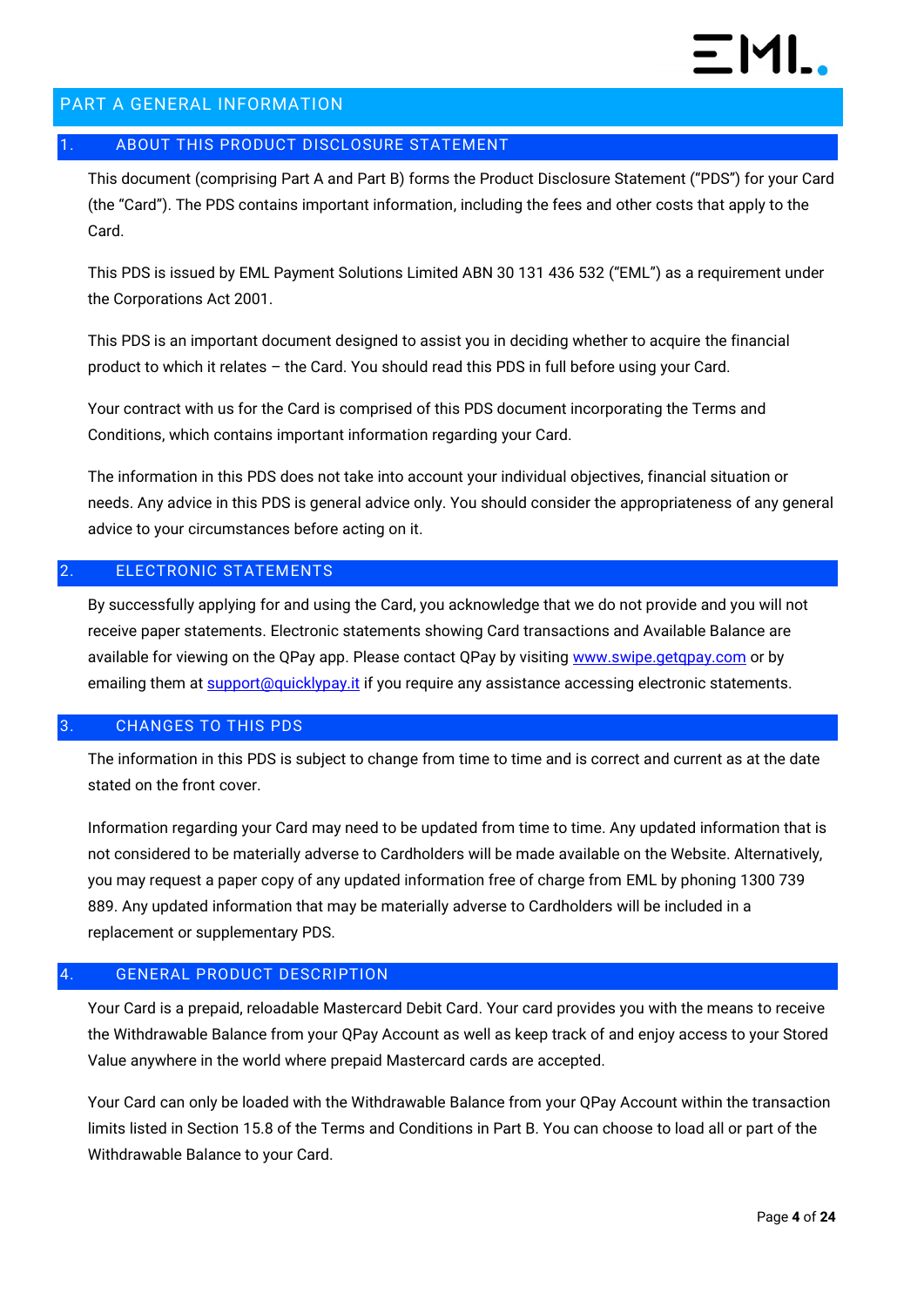

The Card is not a credit or charge card and the Card Stored Value does not earn interest. **Your balance is not a bank deposit.**

#### <span id="page-4-0"></span>5. PARTIES INVOLVED IN THE DISTRIBUTION OF THE CARD

**EML Payment Solutions Limited ABN 30 131 436 532** ("EML"), is the holder of Australian Financial Services License number 404131. Under its AFSL, EML is authorised to provide financial services including arranging for the issue of non-cash payment facilities to the Card.

**MySmock Pty Ltd ABN 84 163 916 603** ("trading as QPay") is an authorised representative of EML (authorised representative number 1262499) and is authorised by EML to arrange for the issue of the Card. When providing financial services in relation to the Card, QPay acts on behalf of EML.

QPay can be contacted via:

| Mail:      | 9 George St, North Strathfield NSW 2137 |
|------------|-----------------------------------------|
| Email:     | support@quicklypay.it                   |
| $In$ -app: | Live Chat Support                       |
| Internet:  | www.swipe.getqpay.com                   |

#### <span id="page-4-1"></span>6. CARD ISSUER

The Issuer of the Card is EML and if you acquire the Card, you will have a contract with EML.

EML is a principle member of MasterCard International Incorporated and the holder of Australian Financial Services Licence (AFSL) number 404131. Under its AFSL, EML is authorised to provide financial services including arranging for the issue of non-Cash payment facilities to the Card. When providing financial services in relation to the Card, EML acts on its own behalf.

EML can be contacted via:

| Phone:    | 1300 739 889 between 8:30am to 5pm Queensland time |
|-----------|----------------------------------------------------|
| Mail:     | Level 12, 333 Ann Street, Brisbane Qld 4000        |
| Email:    | support@emlpayments.com.au                         |
| Internet: | www.emlpayments.com                                |

#### <span id="page-4-2"></span>7. ROLES OF THE CARD DISTRIBUTORS AND ISSUER

EML is also responsible for the distribution of the Card. QPay provides customer service support for Cardholders, including the online and in-app systems to allow Cardholders to check their Stored Value and transaction history.

The Available Balance on your Card is held in a client segregated monies account maintained by Australia and New Zealand Banking Group Limited ABN 11 005 357 522 (AFSL 234527) ("ANZ"). EML is responsible for the settlement of transactions using the Card, but may outsource these functions to other service providers.

Neither QPay, nor anyone else acting on its behalf, has the authority on behalf of EML to: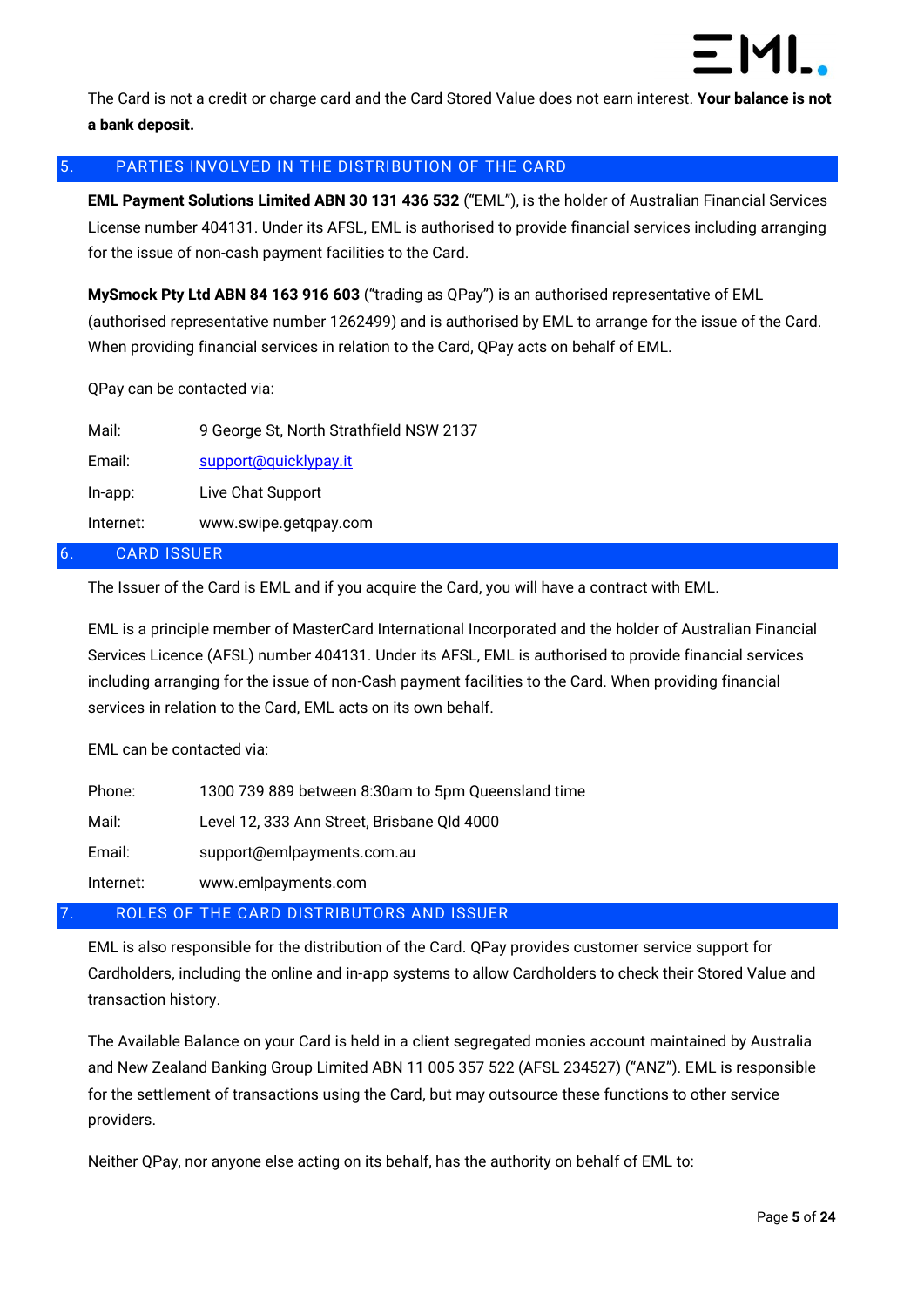

- tell you anything about the Card that is inconsistent with the information in this PDS;
- give you financial product advice (that is, a recommendation or statement of opinion intended or that could be reasonably regarded as being intended to influence you in making a decision) about the Card; and
- do anything else on EML's behalf, other than marketing, arranging for the issue of and providing customer services for the Card.

#### <span id="page-5-0"></span>8. WHO IS ELIGIBLE FOR THE CARD?

To be eligible for the Card you must be:

- 18 years of age or older;
- an Australian resident; and
- a verified QPay member with an online account.

#### <span id="page-5-1"></span>SIGNIFICANT BENEFITS TO CARDHOLDERS

The significant benefits of the Card are as follows:

- you can load (or reload) value onto your Card by transferring the Withdrawable Balance of your QPay Account to your Card by using the options available under the My Account tab on the Website. You will need your verified OPay login details to perform this type of transaction;
- The Card is a prepaid, reloadable Mastercard card which means that it can be used to pay for goods and services from merchants in Australia and around the world who accept Mastercard prepaid cards including online purchase transactions;
- The Card can also be used to make contactless payments for transactions under \$100. Simply place your Card near or on the card reader. Before authorising a contactless transaction, you must check that the correct amount is displayed on the terminal.
- The Card can be used to withdraw cash at participating ATM's who accept prepaid Mastercard cards around Australia and all over the world;
- **•** The Card is reloadable, which means that you can load value to it as many times as you like during its currency and within the applicable limits set out in [15.8;](#page-12-2) and
- you can access only the value that you have loaded to the Card. It is not a Credit Card.

#### <span id="page-5-2"></span>10. SIGNIFICANT RISKS TO CARDHOLDERS

Some of the risks that may be associated with the use of the Card are outlined below. The risks described are intended to be a summary of the major risks associated with the Card and are not exhaustive. There may be other risks that relate to the use of your Card.

Significant risks to cardholders are:

the ability to access the Stored Value on the Card is ultimately dependent on QPay transferring the Withdrawable Balance from your QPay Account to EML. Accordingly, if QPay becomes insolvent or if there is otherwise a delay in the transfer of your Withdrawable Balance, there is a risk you may not be able to access the Stored Value on the Card;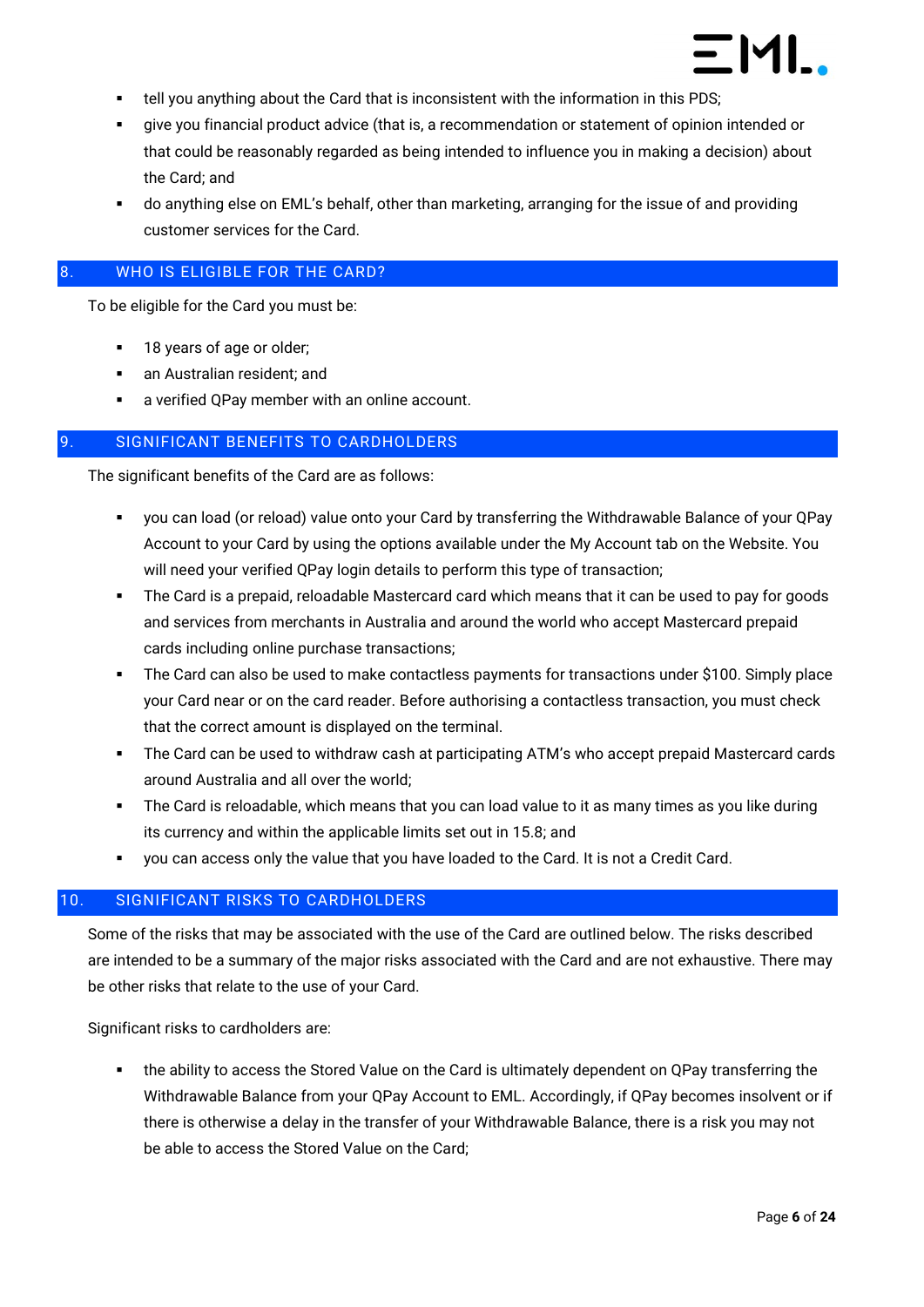

- The Card will expire at the date shown on the front of the Card. You cannot access any value loaded on the expired Card;
- Unauthorised Transactions can happen using the Card if it is lost or stolen, a personal identification number ("PIN") is revealed to any other person, or as a result of fraud;
- unintended transactions can happen if electronic equipment with which the Card is being used is operated incorrectly or incorrect details are input;
- you might not be able to get your money back if Unauthorised Transactions or unintended transactions occur;
- **EXECT** if the electronic network enabling the use of the Card is unavailable, you may not be able to undertake transactions or get information using the Card;
- your card could be lost, destroyed or stolen;
- the Financial Claims Scheme does not apply in relation to the Card or your Available Balance.

#### <span id="page-6-0"></span>11. IMPORTANT INFORMATION ABOUT THE FINANCIAL CLAIMS SCHEME

The Financial Claims Scheme is a scheme administered by the Australian Prudential Regulation Authority (APRA) to protect depositors of authorised deposit-taking institutions from potential loss due to the failure of these institutions. It provides depositors with a guaranteed protection, up to a cap. As at the date of this PDS, the Financial Claims Scheme applies to deposits only. It does not extend to prepaid card products (including the Card). The Financial Claims Scheme does not protect any Available Balance held on your Card.

For more information, see APRA's website at <https://www.fcs.gov.au/>

#### <span id="page-6-1"></span>12. YOUR TAX LIABILTY

You should get your own independent tax advice in relation to the impact your use of the Card may have on your personal tax liability as EML has not taken into account your individual circumstances or needs when arranging for the distribution of your Card.

#### <span id="page-6-2"></span>13. OTHER IMPORTANT INFORMATION

There are some other important things you need to be aware of about the Card:

- it does not generate any interest or other return to the holder. In other words, you do not earn interest on the value loaded to the Card;
- value loaded on your Card from the QPay Account will usually become available for use by you immediately for in-person transactions and card not present transactions;
- press the Credit button at point of sale terminals and ATM's in order to access the Available Balance; and
- the method of communication EML will use to give you information, including information under the ePayments Code, will be Electronic Communication.

#### <span id="page-6-3"></span>14. PROBLEMS OR DISPUTES

When you provide feedback to us, we have the opportunity to improve our services to you. If you have a query about the Card, you should initially direct the query to QPay.

QPay can be contacted via: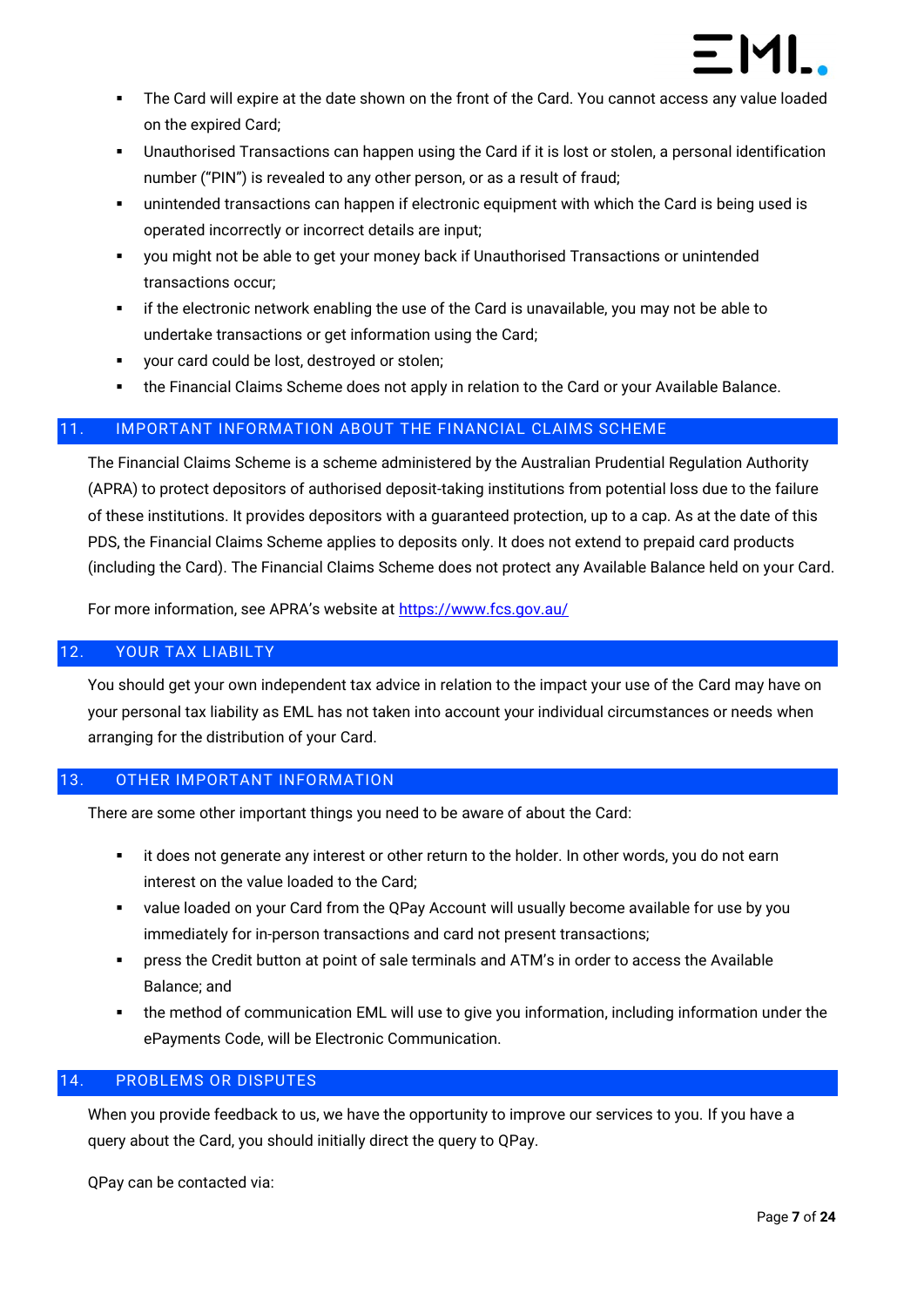Mail: 9 George St, North Strathfield NSW 2137 Email: [support@quicklypay.it](mailto:support@quicklypay.it) In-app: Live Chat Support

Internet: [www.swipe.getqpay.com](http://www.swipe.getqpay.com/)

If you are unable to resolve your issue with QPay directly, you can escalate your enquiry to EML. EML will aim to resolve the matter on your initial contact. However, if the matter cannot be resolved immediately, we will commit to taking the following steps:

- letting you know who is handling your complaint;
- keeping you informed of what is happening; and
- aiming to resolve your complaint within 21 Business Days.

Once your complaint is resolved, we will check with you to make sure you are satisfied with how your complaint was handled.

Where your Card is used for Unauthorised Transactions, we will seek to reverse the transaction if we can under the Mastercard Scheme Rules. Your ability to dispute a transaction or reverse an Unauthorised Transaction may be lost if you do not notify us immediately. It is your responsibility to regularly review your online transaction history to identify Unauthorised Transactions. Under these Terms and Conditions, we may not be responsible for any loss to you if you do not dispute an Unauthorised Transaction within 45 days.

If we are unable to resolve your complaint to your satisfaction within 45 days, you may be eligible to escalate the complaint to EML's external dispute resolution service, the Australian Financial Complaints Authority (**AFCA**). AFCA provides fair and independent financial services complaint resolution that is free to consumers. AFCA can be contacted at the following:

Mail: GPO Box 3, Melbourne VIC 3001;

Phone: 1800 931 678 (free call)

Website: [www.afca.org.au](http://www.afca.org.au/)

Email: [info@afca.org.au](mailto:info@fos.org.au)

### <span id="page-7-0"></span>PART B TERMS AND CONDITIONS

<span id="page-7-2"></span><span id="page-7-1"></span>15. TERMS AND CONDITIONS

#### 15.1. DEFINITIONS

**AFSL** means Australian Financial Services Licence.

**ATM** means Automated Teller Machine that accepts cards with the Mastercard brand for Cash withdrawals.

**ATM Owners Fee** means the fees charged by the owner of the ATM and incurred by a Cardholder for using an ATM. ATM Owner Fees may vary and will be displayed on the ATM at the time a transaction is made.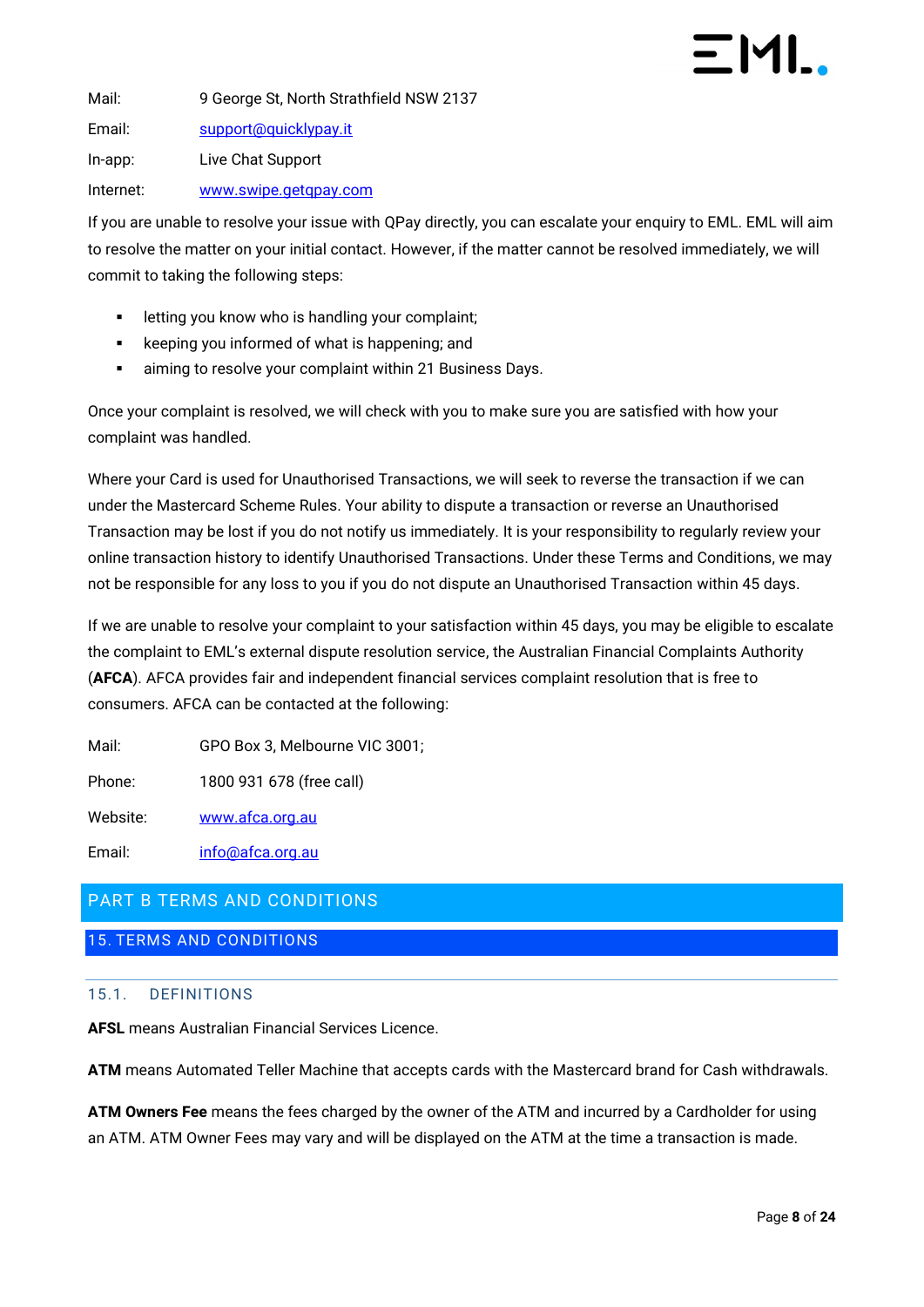

**Available Balance** means the monetary value recorded by us or our agent as available for transactions, less any purchases, authorisations, cash withdrawals, fees and charges or other amounts debited under the Terms and Conditions.

**Card** means the QPay Card.

**EFTPOS/POS** means electronic funds transfer at point of sale.

**ePayments Code** refers to the amended code formerly known as the Electronic Funds Transfer Code of Conduct issued by the Australian Securities & Investments Commission on 1st April 2001, as amended on 20 March 2013, and includes any subsequent amendments or replacements.

**Electronic Communication** means a message which is sent to you and which you receive electronically, in a form that you can retain for later reference such as by printing or by storing for later display.

**EML** means EML Payment Solutions Limited ABN 30 131 436 532, AFSL 404131.

**Financial Claims Schemes** means the scheme administered by the Australian Prudential Regulation Authority (APRA) to protect depositors of authorised deposit-taking institutions from potential loss due to the failure of these institutions.

**Funds Redemption Request** has the meaning given to it in section [15.18.](#page-18-0)

**Identifier** means information that you know but are not required to keep secret and which you must provide to perform a transaction (for example, a Card number).

**Issuer** means EML Payment Solutions Limited ABN 30 131 436 532, AFSL 404131.

**Mastercard** means Mastercard International Incorporated.

**Mastercard Scheme Rules** means the Mastercard Scheme Rules and the Mastercard Technical Operational and Security Rules.

**Negative Balance** means a negative rather than a positive Available Balance.

**Pass Code** means a password or code that you must keep secret, that we may require to authenticate your identity or a transaction. Examples include your PIN and any access code required to allow online access to your Card details.

**Personal Information** means information or an opinion (including information or an opinion forming part of a database), whether true or not and whether recorded in a material form or not, about you when your identity is apparent or can reasonably be ascertained from the information or opinion.

**PIN** means the four-digit personal identification number which we issue to you to access some of the Card services, including withdrawing Cash from an ATM.

**PIN Mailer** means the letter sent to each cardholder including the Card and instructions on how to use your Card.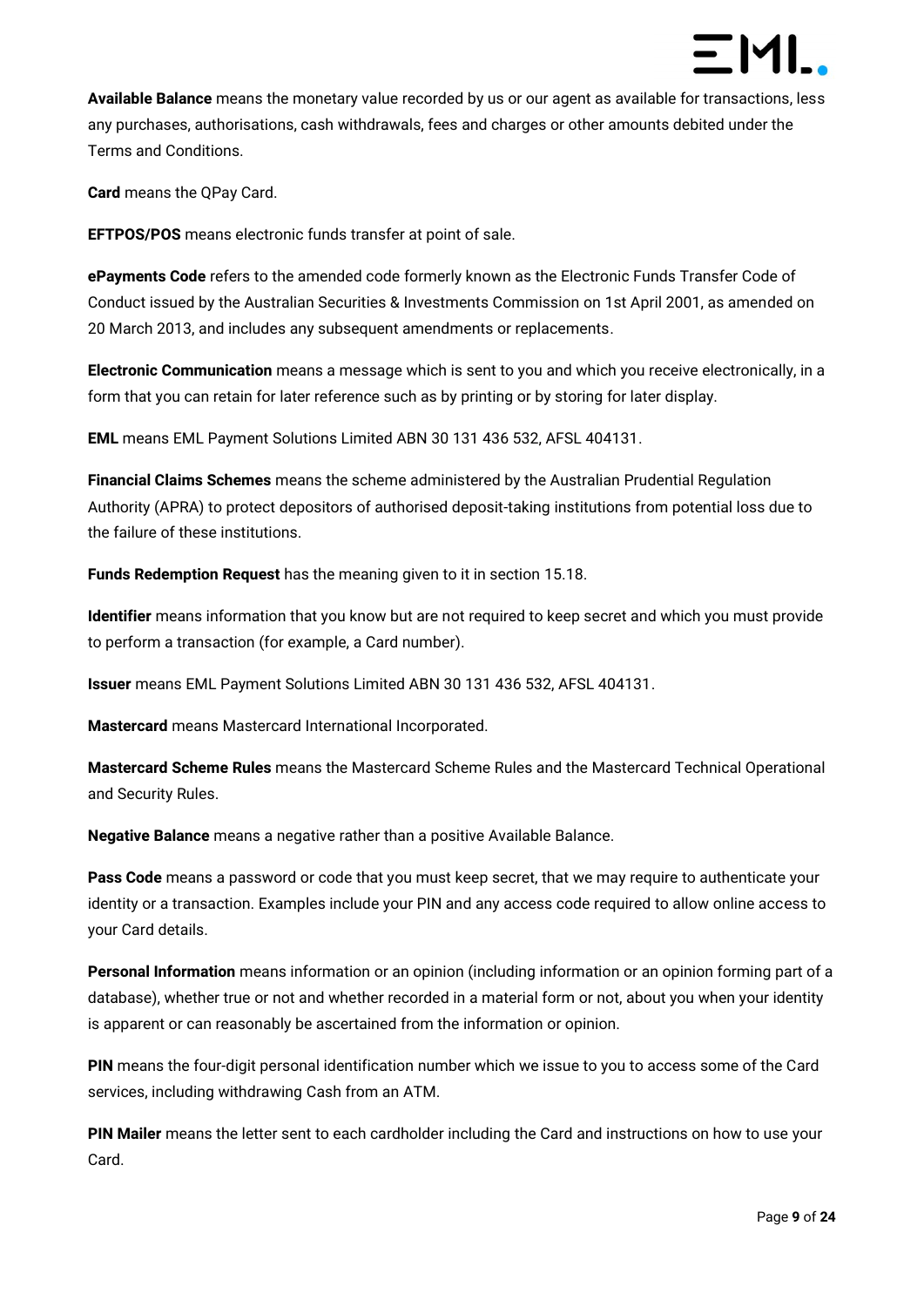**POS Transaction** means Point of Sale transactions.

**Product Disclosure Statement** means this document.

**QPay** means MySmock Pty Ltd ABN 84 163 916 603

**QPay Account** means your unique account with QPay which is used for purchasing goods and services.

**Security Requirements** means the Security Requirements described under section [15.11](#page-14-2) "Card Security".

**Stored Value** means the total amount of the Withdrawable Balance of your QPay Account transferred to your Card and available.

**Terms and Conditions** means Part B of this document.

**Unauthorised Transaction** means a transaction not authorised by you, but does not include any transaction carried out by you or by anyone performing the transaction with your knowledge and consent.

**we, us, our** means EML and, except where the context indicates a different intention, also includes any agent acting on behalf of EML

**Website** means the secured web site for the Card shown on the PIN Mailer and any additional or replacement website we notify you as the website for the purposes of these Terms & Conditions from time to time.

**Withdrawable Balance** means the amount that can be currently withdrawn from your QPay Account. Any difference between this and the balance of your QPay Account may be due to recent deposits.

You refers to a person who has opted in for and been (or is to be) issued with the Card. Any other grammatical form of the word "you" has a corresponding meaning.

#### <span id="page-9-0"></span>15.2. OVERVIEW

These Terms and Conditions govern the use of the Card. Please read them carefully and keep a copy for your records. By signing the back of the Card or using the Card, you agree to be bound by these Terms & Conditions. You also acknowledge and agree to the disclosures and other information contained in the Product Disclosure Statement. Those disclosures and information form part of the agreement between you and EML except to the extent that these Terms and Conditions provide otherwise or qualify the disclosures and information.

Important points to remember to safeguard your Card:

- sign your Card immediately when you receive it;
- **EXECT:** memorise your PIN and never store it with or near your Card;
- never write your PIN on your Card;
- never lend your Card to anyone;
- never communicate your PIN;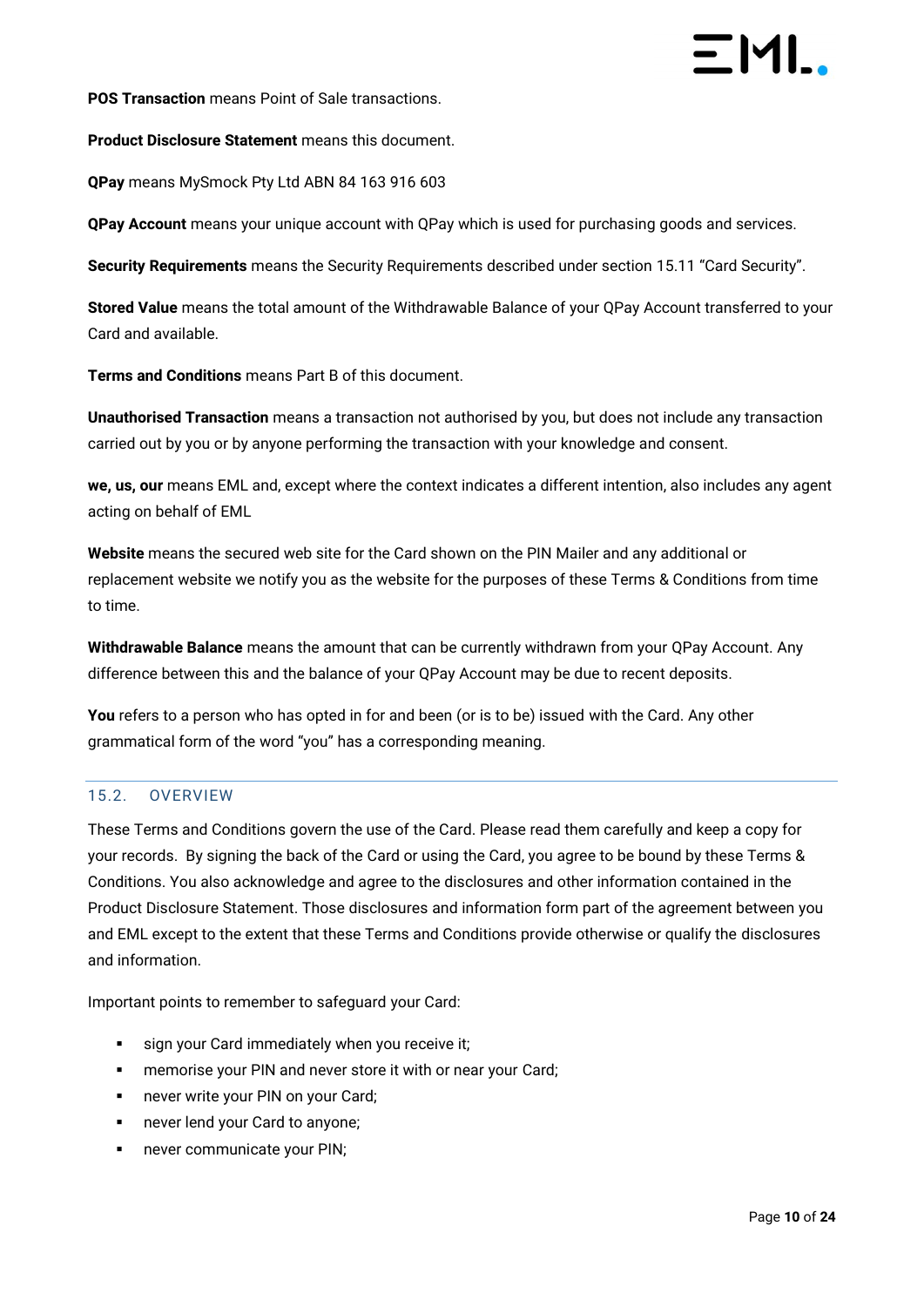

- try to prevent anyone else seeing you enter your PIN into an ATM or device ("i.e. an electronic banking terminal");
- never leave your Card unattended, e.g. in your car or at work;
- **EXEDENT IMM** immediately report the loss, theft or unauthorised use of your Card to EML on 1300 739 889;
- examine your account statement online to identify and report, as soon as possible, any instances of unauthorised use; and
- for security reasons, on the expiry date destroy your Card by cutting it diagonally in half.

#### <span id="page-10-0"></span>15.3. THE CARD

- the Card is a prepaid, reloadable Mastercard card and value must be loaded to the Card before it can be used;
- you can load value to the Card in accordance with these Terms and Conditions;
- the Card allows cash withdrawals at ATM's and purchases to be made wherever Mastercard cards are honoured for electronic transactions if a sufficient Available Balance exists for the amount of the transaction;
- the Card is not a Credit Card;
- the Card is not a facility by which the Issuer takes deposits from you;
- there is no interest payable to you on the credit balance on the Card; and
- the Card remains the property of the Issuer and you must surrender the Card to us if we ask for it to be surrendered.

#### <span id="page-10-1"></span>15.4. USING THE CARD

- you must register as the cardholder of the Card via the Website by following the prompts;
- upon registration, your Card will be activated and ready for use;
- You can purchase goods and services using your Card and the payment is debited against your Available Balance. The Card allows you to purchase goods and services:
	- o at an outlet within Australia that has EFTPOS available by either:
		- selecting the 'credit' button wherever Mastercard cards are accepted; or
		- making a contactless payment.
	- $\circ$  over the telephone or the internet by providing the PAN, expiry date and security code; or
	- o at outlets overseas wherever Mastercard cards is accepted.
- When you are paying for goods and services by selecting the 'credit' button at a Point of Sale terminal or providing the Card number to a merchant over the telephone or the Internet, you'll be covered by Mastercard's zero liability protection policy. This means you are protected against Unauthorised Transactions. Mastercard's zero liability protection policy does not apply to ATM transactions or transactions not processed by Mastercard.
- you agree not to make or attempt to make transactions that exceed the Available Balance;
- if you make or attempt to make any transactions that exceed the Available Balance then you will be liable for any Negative Balance, along with any costs or interest we incur in recovering or attempting to recover from you the amount owing;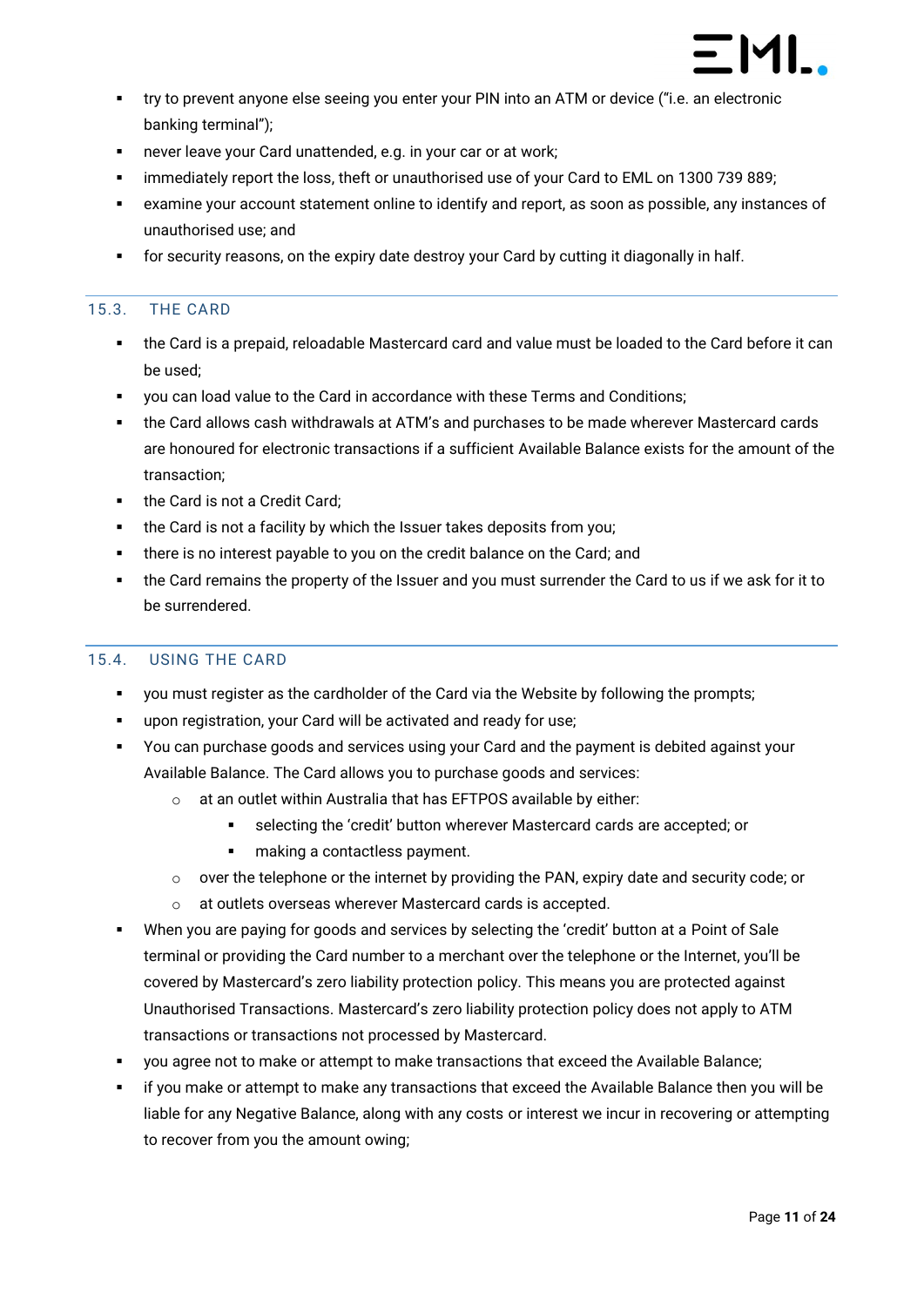

- **•** if a Negative Balance arises, that does not mean that a Negative Balance will be allowed to arise or be increased on subsequent occasions;
- you can use your Card within the limits specified in section [15.8](#page-12-2) provided that you do not exceed the Available Balance and the expiry date for the Card has not passed;
- **EML or QPay may restrict or stop the use of the Card if excessive uses of the Card or other** suspicious activities are noticed;
- you cannot "stop payment" on any transaction after it has been completed. If you have a problem with a purchase made with the Card, or a dispute with a merchant, you must deal directly with the merchant involved. If you cannot resolve the dispute with the merchant, you should contact EML.
- if you are entitled to a refund for any reason relating to a transaction, you agree to accept the refund under the policy of that specific merchant. Refunds may be in the form of a credit to your Card, Cash refund or in store credit. If the Card is expired or revoked before you have spent any value loaded to the Card resulting from a refund (whether or not the original transaction being refunded was made using the Card) then you will have no access to those funds unless a replacement Card has been issued to you;
- we are not liable in any way when an authorisation is declined for any particular transaction regardless of reason;
- the Card may be used at ATM's that accept prepaid Mastercard cards. ATM transaction fees and charges may apply. These are in addition to any ATM operator fees that vary by ATM operator. All ATM fees and charges will be automatically debited against the Available Balance. After the Available Balance has been exhausted or if there are insufficient funds for the payment of ATM fees and charges for a transaction in addition to the amount of a withdrawal, the ATM transaction will be declined;
- if you permit someone else to use the Card, you will be responsible for any transactions initiated by that person with the Card;
- you may not make pre-authorised regular payments through the use of the Card; and
- your Card may not be used for any direct or recurring debit payments or for any mail or telephone order transactions.

#### <span id="page-11-0"></span>15.5. FEES AND CHARGES

You agree to pay the fees provided in these Terms and Conditions. Whenever any of these fees are incurred or become payable, you authorise us to deduct it from the Available Balance and reduce the Available Balance accordingly.

Applicable fees are as follows:

| Fees and Charges to be paid by the Cardholder |      |  |
|-----------------------------------------------|------|--|
| <b>Card Issue and Funds Loading</b>           |      |  |
| Card Issue Fee                                | Free |  |
| <b>Replacement Card Fee</b>                   | Free |  |
| <b>ATM Withdrawals</b>                        |      |  |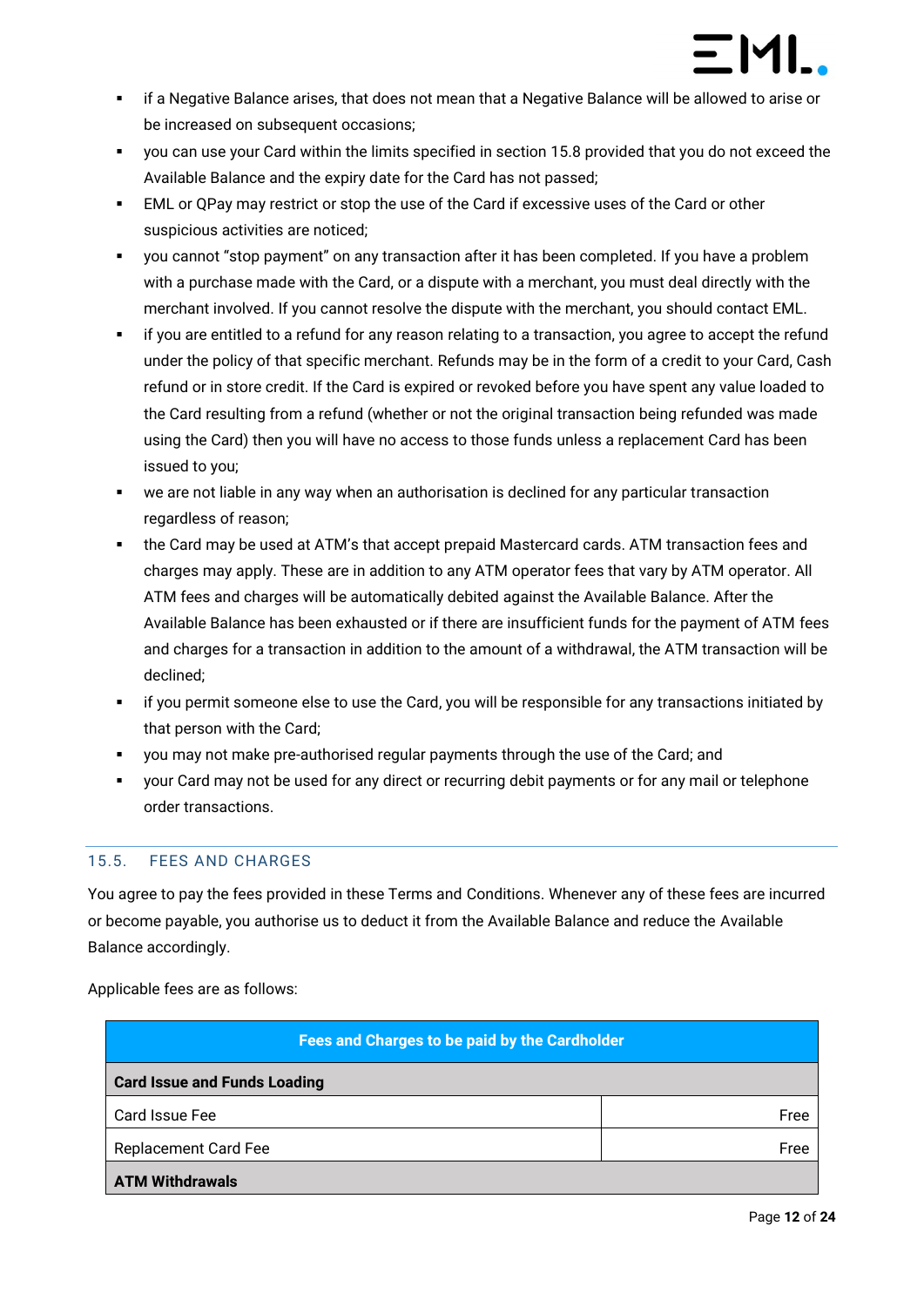

| <b>ATM Transactions</b>                                         | <b>ATM Owners Fees</b>       |  |
|-----------------------------------------------------------------|------------------------------|--|
|                                                                 |                              |  |
| <b>Point of Sale Purchases</b>                                  |                              |  |
| <b>POS Purchase</b>                                             | Free                         |  |
| <b>Declined Transaction Fee</b>                                 | Free                         |  |
| <b>Account Keeping Fees</b>                                     |                              |  |
| Balance Inquiry online                                          | Free                         |  |
| Foreign exchange fee                                            | 2.99%                        |  |
| Disputed transaction fee (per transaction)                      | \$11.00                      |  |
| Monthly inactive fee (charged after 365 days of inactivity)     | \$4.40                       |  |
|                                                                 | Varies according to negative |  |
| Negative Card balance top up                                    | Card balance                 |  |
| Manual funds transfer fee $-$ Card to external account transfer | S <sub>27.50</sub>           |  |

All transaction fees are charged at the time of transaction and are included in the total purchase price.

All fees and charges are expressed in Australian dollars and are inclusive of any applicable GST.

Certain merchants may charge an additional fee if the Card is used to purchase goods and/or services. This fee is determined and charged by the merchant and is not retained by us.

#### <span id="page-12-0"></span>15.6. LOADING OF VALUE

Value can be loaded to the Card only as specifically provided in these Terms and Conditions and subject to the limits shown in Section [15.8.](#page-12-2)

The minimum value that can be loaded to the Card at any one time is \$10.00 (Australian dollars).

#### <span id="page-12-1"></span>15.7. FOREIGN TRANSACTIONS

The Available Balance on your Card is in Australian dollars. Transactions made in a currency other than Australian dollars will be subject to the prevailing Mastercard exchange rate at the time plus a 2.99% foreign exchange fee. Example of Foreign Exchange Fee:

You make a purchase from a merchant located outside Australia (e.g. USA);

At the time, Mastercard's prevailing exchange rate is US\$1.00 = \$0.95 Australian;

You spend US\$200.00;

The Australian dollar amount is US\$200.00 x \$0.95 = \$190.00;

The foreign exchange fee is therefore 2.99% x \$190.00 = \$5.68

<span id="page-12-2"></span>For a full listing of fees and charges please refer to section 15.5 Fees and Charges.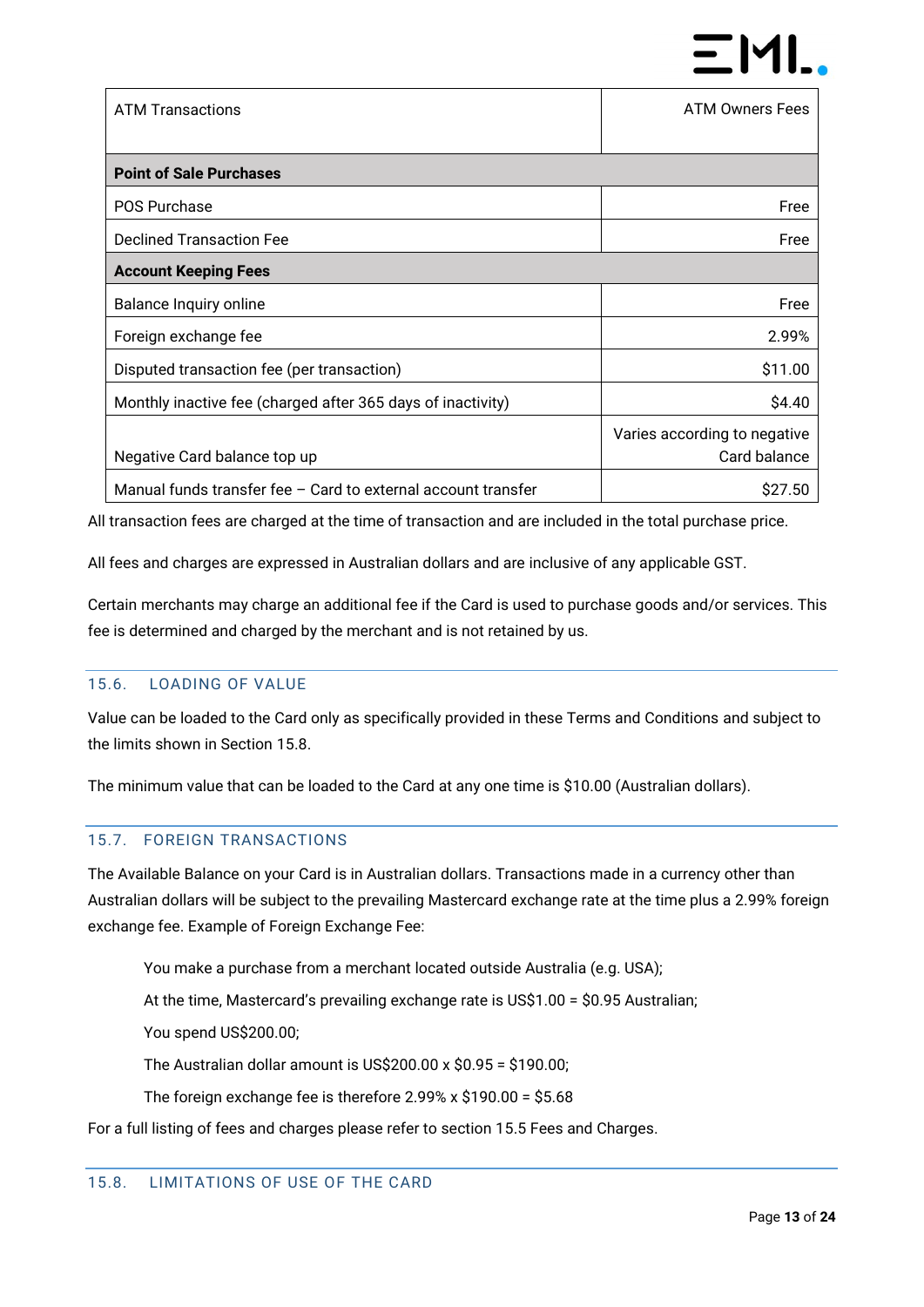

The following limitations apply to the Card:

- the Card may not be used for, and authorisation may be declined for, any illegal transactions; and
- some retailers may choose not to accept prepaid Mastercard cards.

The following table illustrates the transaction and load limits applicable to the Card. Merchants or other providers of facilities may impose additional limits.

| <b>Load/transaction</b>                                                        | <b>Limit</b> |  |  |
|--------------------------------------------------------------------------------|--------------|--|--|
| <b>Point of Sale Limits</b>                                                    |              |  |  |
| Maximum Point of Sale per transaction                                          | \$2500       |  |  |
| Daily Point of Sale Limit (including ATM Withdrawal<br>transactions)           | \$5000       |  |  |
| Maximum number of transactions per day (including<br>POS and ATM Transactions) | 25           |  |  |
| <b>ATM Withdrawal Limits</b>                                                   |              |  |  |
| Daily ATM Withdrawal Limit                                                     | \$2,500      |  |  |
| Minimum ATM withdrawal amount per transaction                                  | \$10         |  |  |
| Maximum ATM Withdrawal Amount per transaction                                  | \$1000       |  |  |
| Maximum number of ATM transactions per day                                     | 10           |  |  |
| <b>Load and Account Limits</b>                                                 |              |  |  |
| Maximum Card Balance at any one time                                           | \$25,000     |  |  |
| Daily Total Limit (from ATM and/or POS)                                        | \$5000       |  |  |
| Maximum Load to card per transaction                                           | \$2500       |  |  |
| Maximum Load to card per 24 hours                                              | \$2500       |  |  |
| Maximum number of loads to card per 24 hours                                   | 25           |  |  |
| <b>PayWave Limits</b>                                                          |              |  |  |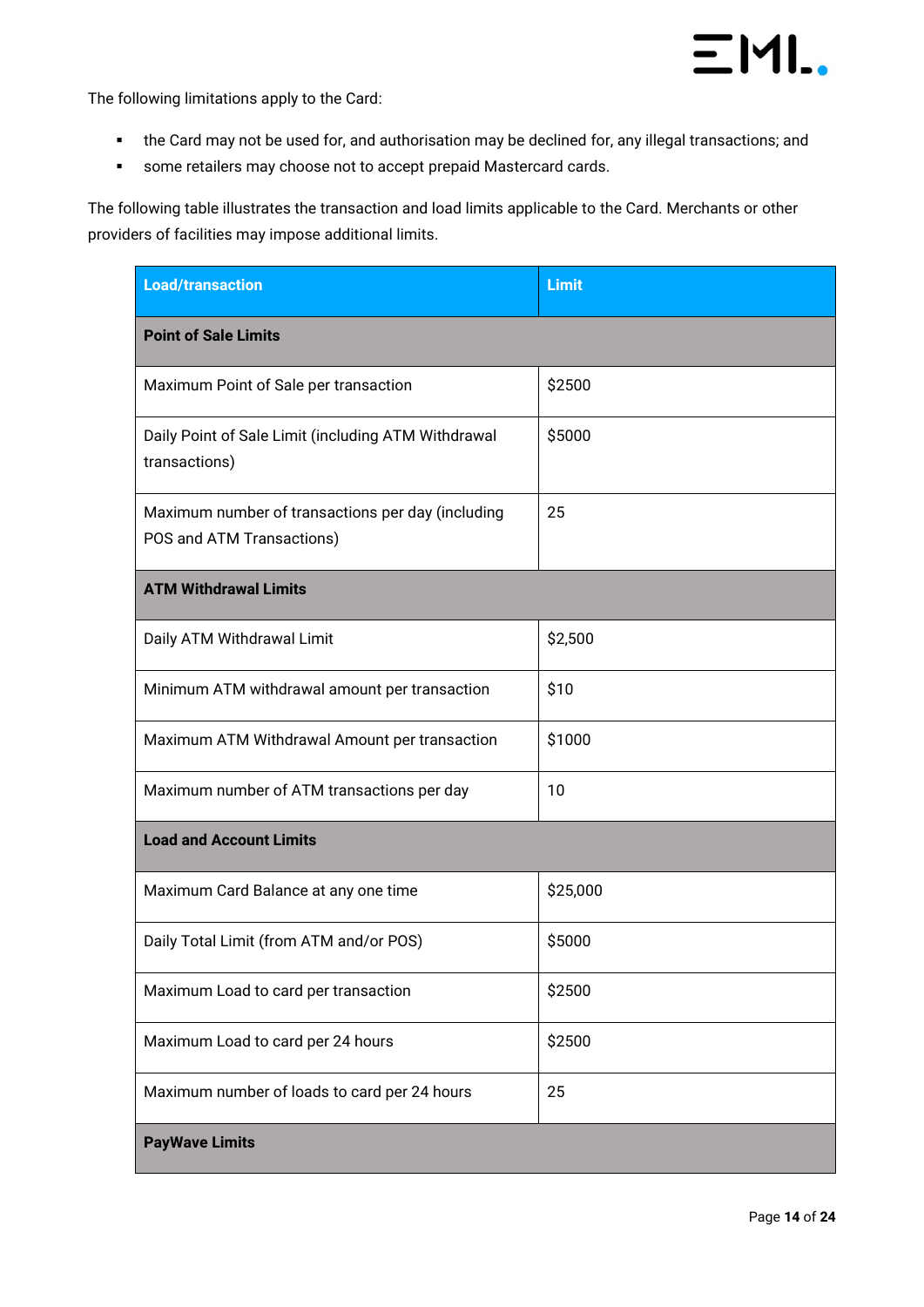#### <span id="page-14-0"></span>15.9. PIN

Your PIN has been provided to you in the QPay app (upon verification of registration). You must not disclose your PIN to any other person.

#### <span id="page-14-1"></span>15.10. PIN REVEAL

To retrieve your PIN go to the QPay app:

- you will be prompted to enter your 16-digit Personal Account Number (PAN) along with personal details to verify your identity; and
- following verification of your identity a security number will be sent to either your email address or mobile phone number as registered with the Card. The security number will be required to allow you to access your PIN.

If you have any technical difficulty retrieving your PIN, please contact EML on 1300 739 889.

#### <span id="page-14-2"></span>15.11. SECURITY

You must make sure that you keep the Card, Identifiers and any PIN's safe and secure. The precautions we require you to take (Security Requirements) are set out below.

#### You must not:

- allow anyone else to use the Card;
- **•** interfere with any magnetic stripe or integrated circuit on the Card;
- **■** unnecessarily disclose the Card number;
- **•** write the PIN on the Card;
- carry the PIN with the Card;
- record the PIN on anything carried with the Card or liable to loss or theft simultaneously with a device, unless you make a reasonable attempt to protect the security of the PIN; or
- voluntarily disclose the PIN to anyone, including a family member or friend.

#### <span id="page-14-3"></span>15.12. LOSS, THEFT AND MISUSE OF CARDS

If you know or have reason to suspect that your Card is lost or stolen or damaged, likely to be misused or you have reason to suspect that someone else may know the PIN or Identifiers, you must immediately notify QPay or EML. We will then suspend your Card to restrict further use.

You may be required to confirm details of the loss, theft or misuse in writing (and to provide particular information in the confirmation) and you must comply with that requirement.

If any lost Card is subsequently found it must not be used.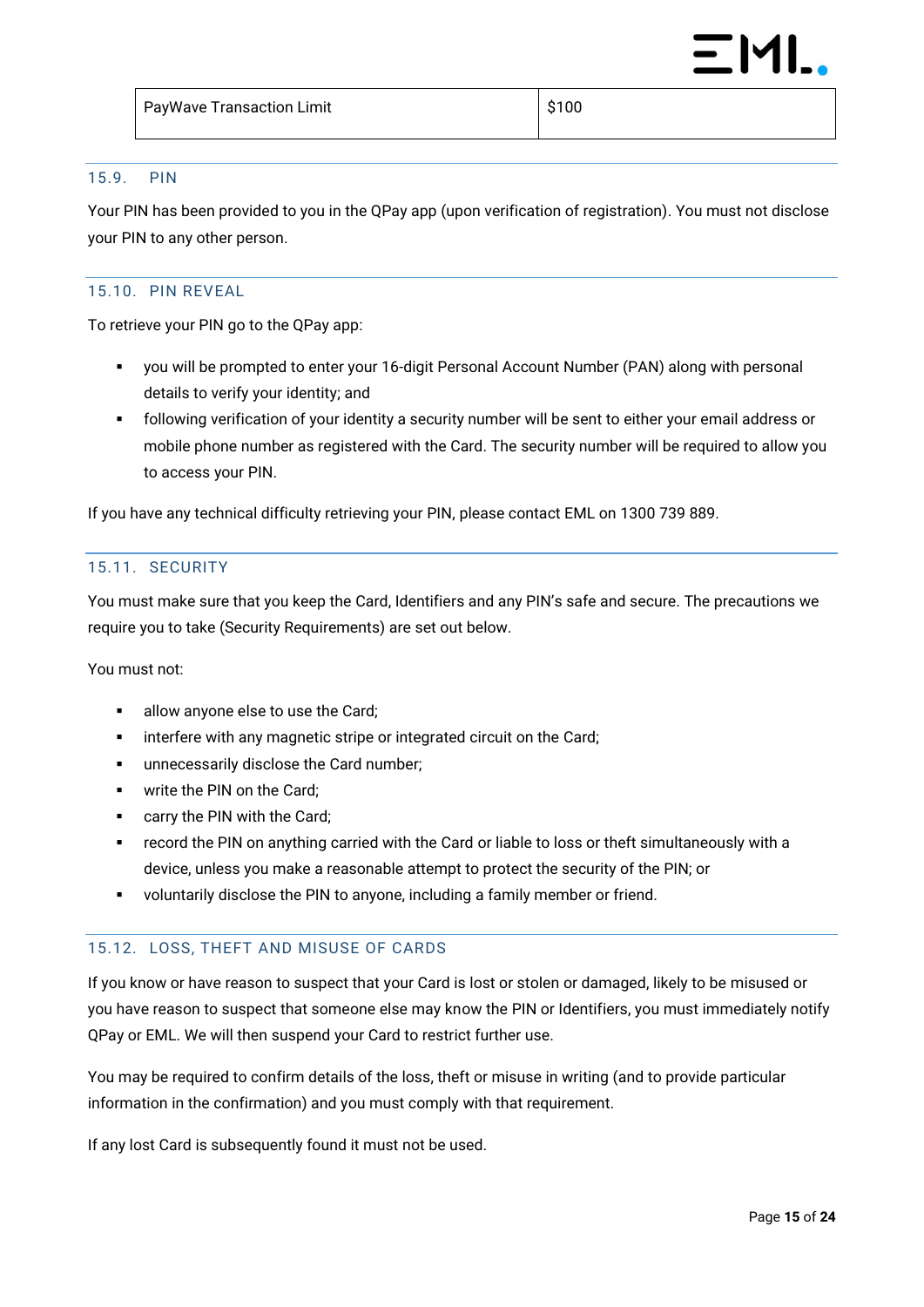Should your Card be retained by any ATM, the Card is deemed to be lost or stolen and hence cannot be recovered. In that event, you will need to contact QPay o[n support@quicklypay.it](mailto:support@quicklypay.it) or EML and arrange to be issued with a new Card. There is no fee involved to have a replacement Card issued.

### <span id="page-15-0"></span>15.13. LIABILITY FOR UNAUTHORISED TRANSACTIONS

Your liability for losses arising from Unauthorised Transactions will be determined under the ePayments Code.

You will not be liable for losses resulting from Unauthorised Transactions where it is clear that you have not contributed to the loss.

You will not be liable for losses resulting from Unauthorised Transactions that are caused by:

- fraud or negligence by our employees or agents, a third party involved in networking arrangements, or a merchant or their employee or agent;
- a Card, Identifier or Pass Code which is forged, faulty, expired or cancelled;
- a transaction requiring the use of a Card and/or Pass Code that occurred before you have received the Card and/or Pass Code (including a reissued Card and/or Pass Code);
- a transaction being incorrectly debited more than once to your Card; or
- an Unauthorised Transaction performed after you have informed us that your Card has been misused, lost or stolen, or the security of a Pass Code has been breached.

You are not liable for loss arising from an Unauthorised Transactions that can be made using an identifier without the Card or a PIN. Where a transaction can be made using the Card, or a Card and an identifier, but does not require a PIN, you are liable only if you unreasonably delay reporting the loss or theft of the Card.

You are liable for loss resulting from an Unauthorised Transaction if we can prove on the balance of probability that you contributed to the loss through fraud or breaching section [15.11](#page-14-2) an[d 15.12](#page-14-3) of these Terms and Conditions. In those circumstances you are liable in full for the actual losses that occur before the loss, theft or misuse of a Card or breach of PIN security is reported to us but:

- you are not liable for the portion of losses incurred on any one day in excess of any applicable daily transaction limit; and
- you are not liable for the portion of losses incurred in any period in excess of any applicable periodic transaction limit; and
- you are not liable for the portion of losses that exceeds that Available Balance; and
- you are not liable for the portion of losses incurred if we and you had not agreed that the Available Balance could be accessed using the Card or identifier and/or PIN used to perform the transaction.

You will be liable for losses arising from an Unauthorised Transaction that occurs because you contributed to losses by leaving a physical card in an ATM, as long as the ATM incorporates reasonable safety standards that mitigate the risk of a Card being left in the ATM.

You will be liable for losses arising from an Unauthorised Transaction if we can prove on the balance of probability that you contributed to those losses by unreasonably delaying reporting the misuse, loss or theft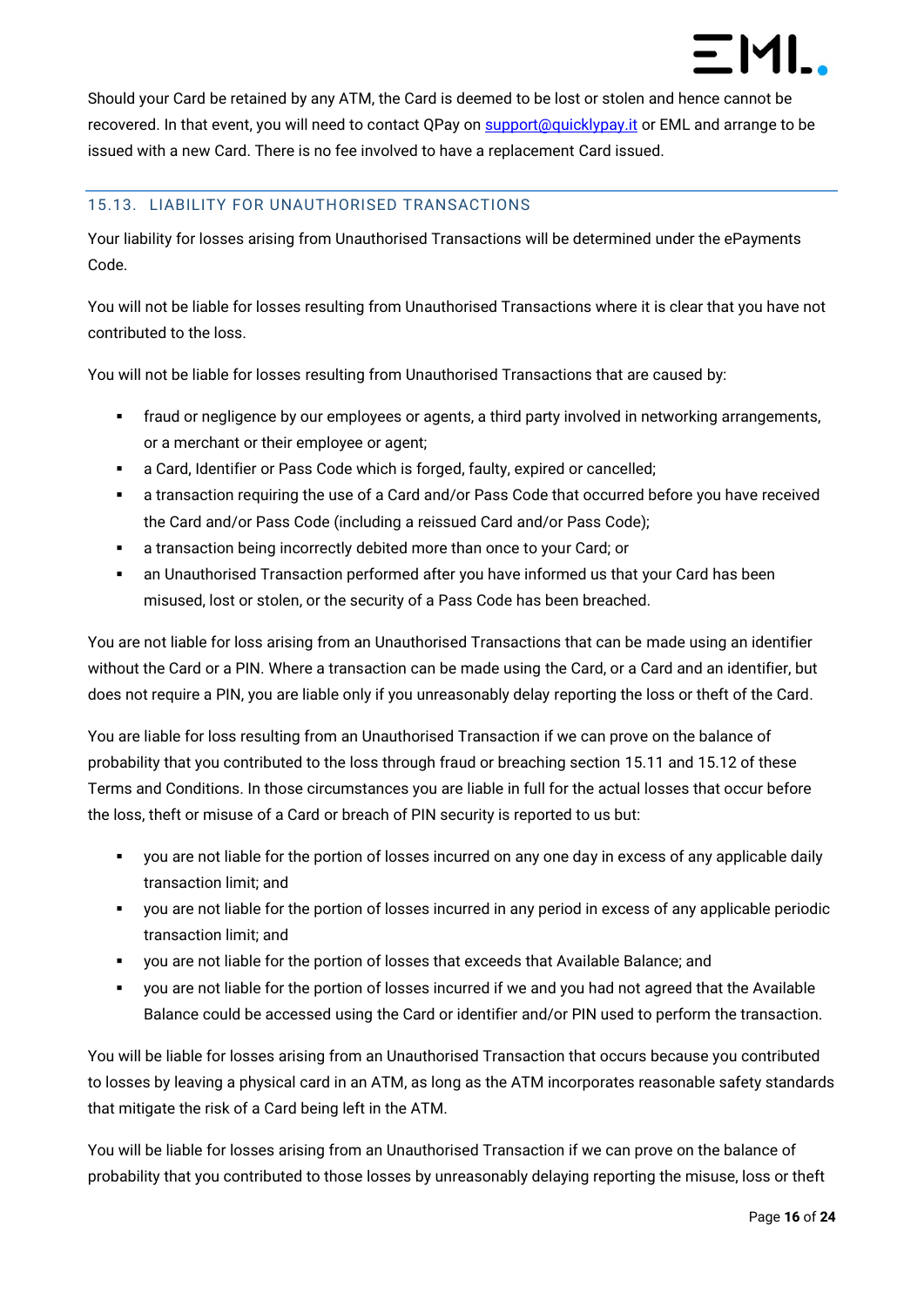

of a Card, or that the security of all PINs has been breached. In those circumstances, you are liable in full for the actual losses that occur between when you become aware of the security compromise, or should reasonably have become aware in the case of a lost or stolen Card, but:

- you are not liable for the portion of losses incurred on any one day in excess of any applicable daily transaction limit; and
- you are not liable for the portion of losses incurred in any period in excess of any applicable periodic transaction limit; and
- you are not liable for the portion of losses that exceeds the Available Balance; and
- you are not liable for the portion of losses incurred if we and you had not agreed that the Available Balance could be accessed using the Card or identified and/or PIN used to perform the transaction.

If a PIN was required to perform an Unauthorised Transaction not already covered above, you will be liable for the least of:

- \$150; or
- the Available Balance: or
- the actual loss at the time that the misuse, loss or theft of a Card or breach of PIN security is reported to us, excluding that portion of the losses incurred on any one day which exceeds any relevant daily of other periodic transaction limit.

If you report an Unauthorised Transaction, we will not hold you liable for losses arising from the Unauthorised Transaction for an amount greater than your liability if we exercised any rights under the rules of the Mastercard scheme, at the time of the report, against other parties to the Mastercard scheme (for example, chargeback rights).

#### **Important Information about Chargebacks**

In some circumstances, you may be able to request a chargeback of a transaction when you have a dispute with a merchant, such as the merchant's failure to supply the goods or services you paid for.

A chargeback is a right under the Mastercard card scheme rules by which a transaction can effectively be reversed by us debiting an amount to the merchant's financial institution and crediting back to your Available Balance. We can only process chargebacks if the Mastercard card scheme rules allow us to.

If you believe that you are entitled to a chargeback, you must notify us as soon as possible by contacting EML.

The Mastercard card scheme rules impose time limits for initiating chargebacks. The time limit is generally 90 days from the date of the disputed transaction.

If you request a chargeback, we may need you to provide additional information. If we do ask you for additional information and you do not provide it within 10 days, then you may lose any rights to the chargeback and if it has already been processed, we may reverse it.

Please note that if we process a chargeback, the merchant may have rights under the Mastercard card scheme rules to have the transaction investigated further, and this can in some circumstances result in the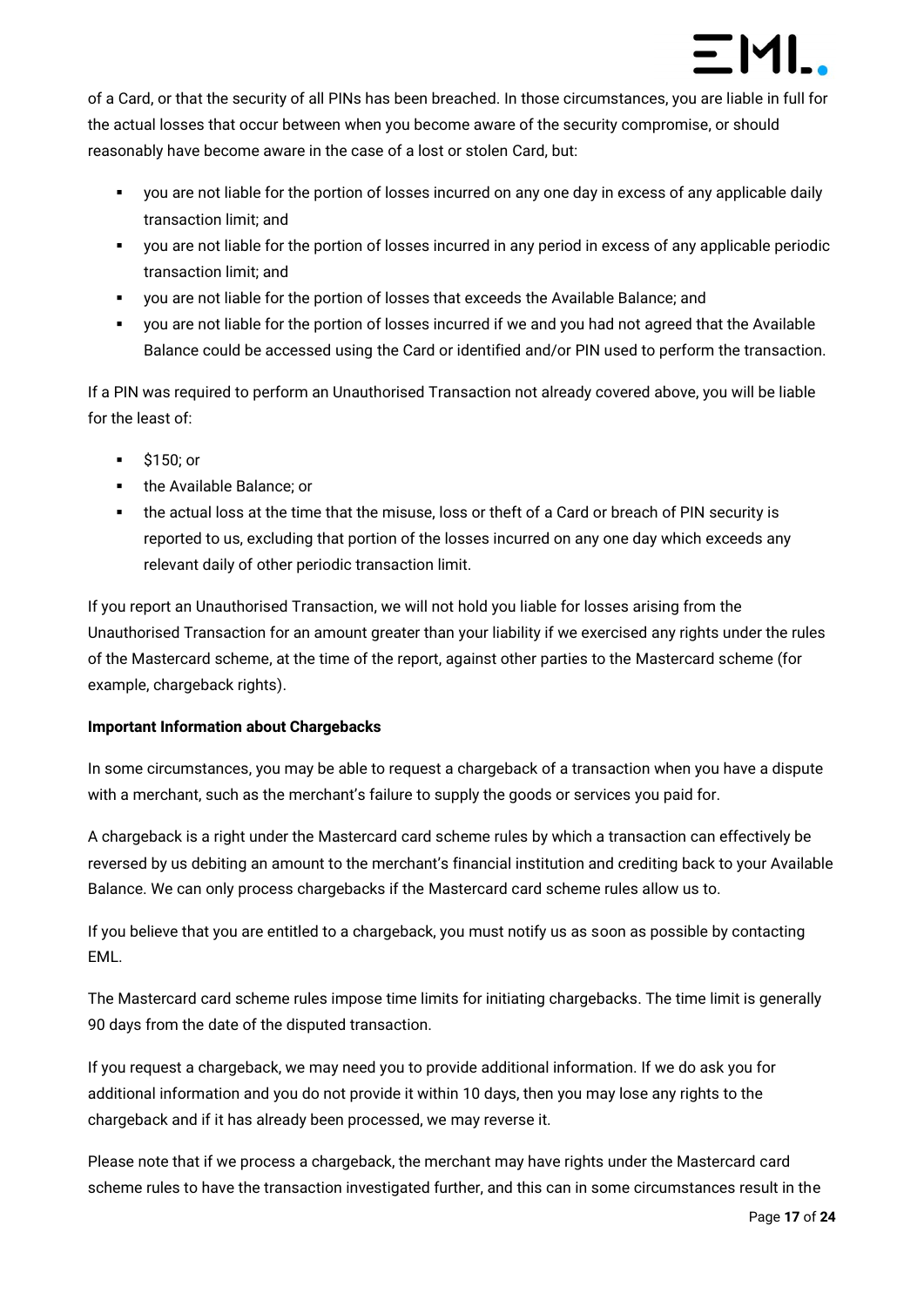

chargeback being reversed (which means the original transaction might be reinstated by being debited to your Available Balance).

#### <span id="page-17-0"></span>15.14. TRANSACTIONS

You acknowledge that you will not receive paper statements from us regarding the operation of your Card. Periodic statements showing the transactions on your Card and the Available Balance are available on the Website.

Provided you have registered your Card, it's balance and transaction history will be made available 24 hours a day, 7 days a week, through the Website and can be accessed as instructed on the PIN Mailer at no charge (see section [15.4](#page-10-1) "Using the Card").

If you notice any error (or possible error) in any transaction or statement relating to Card, then you must notify EML immediately. We may request you to provide additional written information concerning any error (or possible error) and you must comply with that request.

It is your responsibility to regularly review your transaction history to identify Unauthorised Transactions.

#### <span id="page-17-1"></span>15.15. CARD EXPIRY

The Card is valid until the expiry date shown on it, unless it is cancelled before then.

Your Card cannot be used after expiry. You cannot access any value loaded on the expired Card unless a replacement Card is issued to you.

We may issue you with a replacement Card if requested by you at any time after expiry and provided you have registered your details with us, including your name and Australian address. We reserve the right not to issue a replacement Card to you, in which case we will return any Available Balance on your Card to you.

#### <span id="page-17-2"></span>15.16. REPLACEMENT CARDS

If your Card is misused, lost or stolen, you should notify QPay or EML in accordance with section [15.12](#page-14-3) so that your Card can be cancelled.

You can request QPay or EML to provide you with a replacement Card.

A replacement Card will be arranged after you notify us that your Card or Card details are misused, lost or stolen in accordance with section [15.12](#page-14-3) and the misused, lost or stolen Card has been blocked. You will need to register and activate the new Card in accordance with section [15.4.](#page-10-1)

#### <span id="page-17-3"></span>15.17. CARD REVOCATION AND CANCELLATION

You may ask for the Card to be cancelled at any time. If you ask for the Card to be cancelled and we ask you to, you must surrender or destroy the cancelled Card and you must not use the cancelled Card.

We may cancel your Card at any time. Where possible, we will give you 20 days advance notice of the cancellation. However, we may act without prior notice if: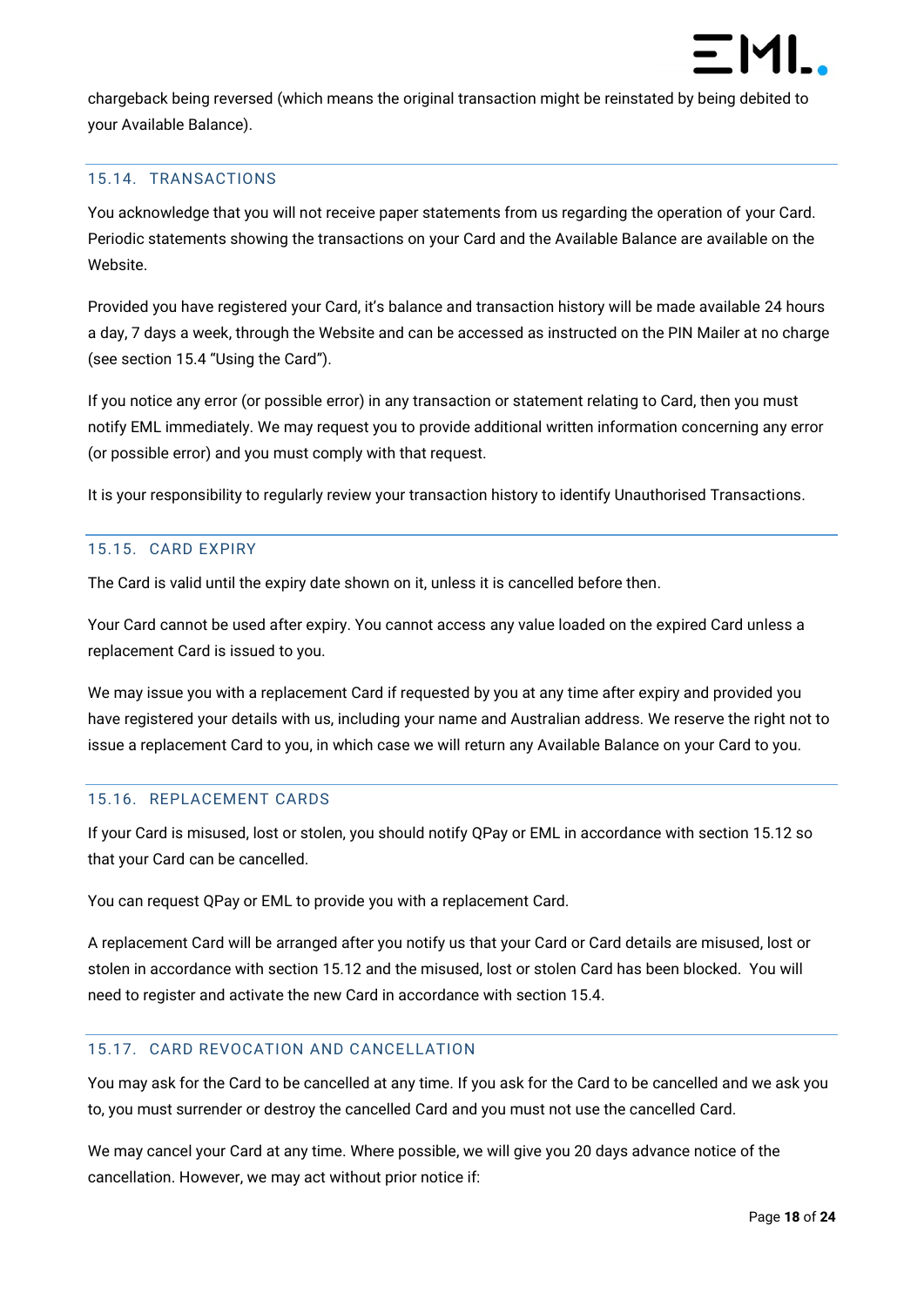

- we believe that use of the Card may cause loss to you or to us; or
- we believe that it is required for security purposes; or
- you breach any material term or conditions of this PDS, including these Terms and Conditions; or
- we suspect the Card has been used illegally.

If we cancel your Card, we will give you notice as soon as reasonably practical afterwards.

We may revoke the Card at any time without cause or notice. If we ask you to, you must surrender or destroy the revoked Card and you must not use the revoked Card. When you surrender the Card, you must give us your correct name and contact address.

On the revocation or cancellation of the Card, we will pay the Available Balance to you when:

- we are satisfied that there are no un-cancelled or unexpired authorisations or approvals on your Card;
- we are satisfied that there are no further amounts that we will be debiting, or that we anticipate debiting, against the Available Balance;
- we are satisfied the funds on your Card belong to you;
- **•** if EML require it, EML have received the surrendered or cancelled Card from you; and
- you give EML instructions to pay the Available Balance by sending it to your QPay Account.

#### <span id="page-18-0"></span>15.18. ACCESSING YOUR AVAILABLE BALANCE IF YOU DON'T HAVE A CURRENT CARD

Whether or not you have a current Card to transact against your Available Balance, you may instruct us or QPay to pay the Available Balance by sending it to your QPay Account (Funds Redemption Request). You may be able to do this through the Website or by contacting us. We do not have to process a Funds Redemption Request until we are satisfied of your identity.

Upon receiving a Funds Redemption Request, we will pay the Available Balance to you when:

- we are satisfied that there are no un-cancelled or unexpired authorisations or approvals on the Card; and
- we are satisfied that there are no further amounts that we will be debiting, or that we anticipate debiting, against the Available Balance; and
- if we require it, we have received any surrendered or cancelled Cards from you.

#### <span id="page-18-1"></span>15.19. LIABILITIES AND DISCLAIMERS

We are not liable:

- if, through no fault of our own, the Available Balance is not enough to cover a transaction;
- if, through no fault of our own, a terminal or system does not work properly;
- **•** if circumstances beyond EML control prevent a transaction, despite any reasonable precautions having been taken by us;
- for any loss resulting from any failure due to events outside our reasonable control;
- for any loss resulting from any system failure or industrial dispute outside our reasonable control;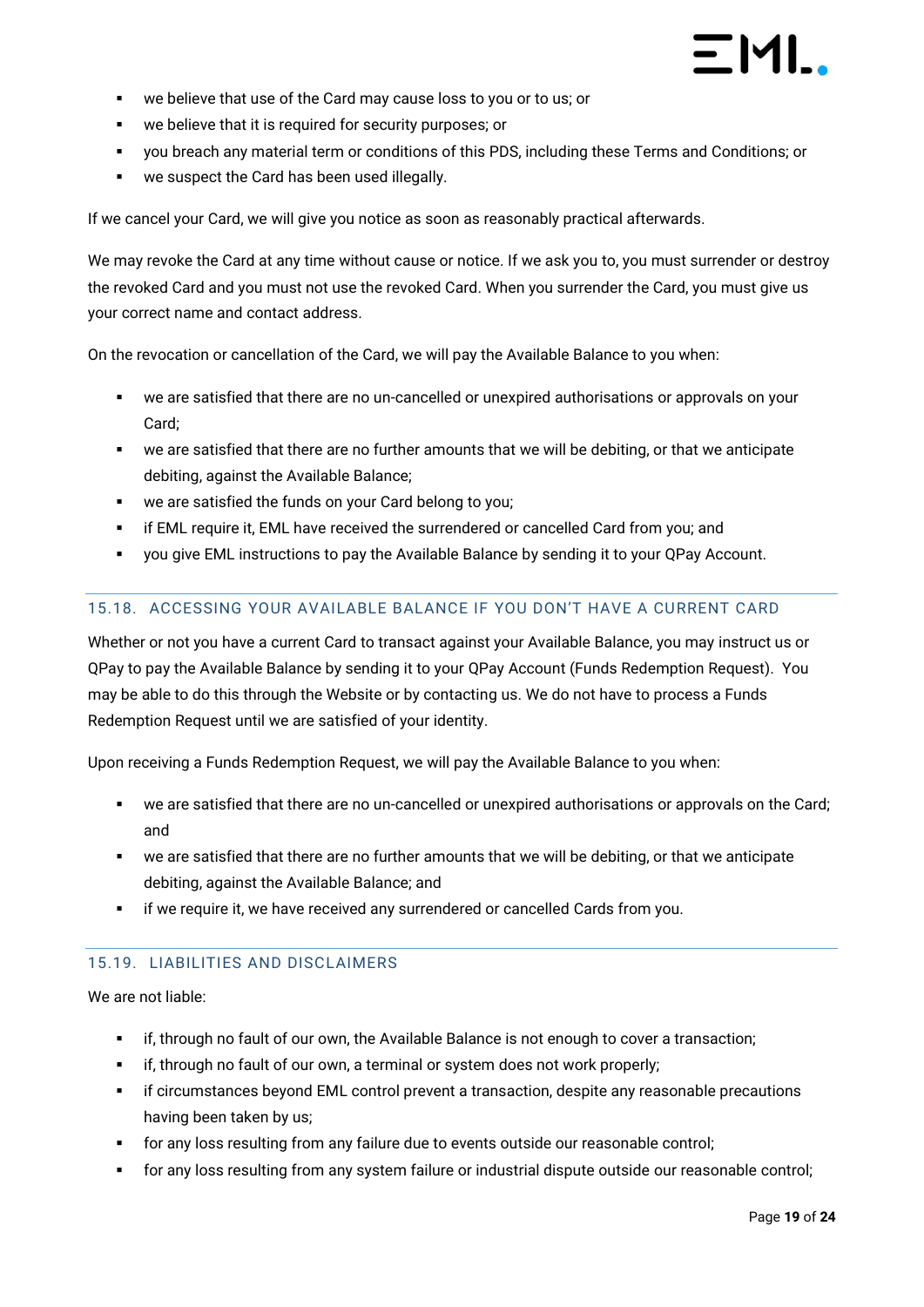- for any industrial dispute;
- for any ATM refusing to or being unable to accept the Card;
- for the way in which any refusal to accept the Card;
- **•** for any indirect, special or consequential losses;
- for any infringement by you of any currency laws in the country where the Card is issued or used;
- for any dispute between you and the supplier of any goods or services purchased with the Card;
- for our taking any action required by any government, federal or state law or regulation or court order; or
- for anything specifically excluded or limited elsewhere in these Conditions of Use.

#### However:

- your liability for Unauthorised Transactions will be determined according to the ePayments Code; and
- we will not avoid any obligation to you under the ePayments Code on the basis that another party to a shared electronic payments network (to which we are also a party) has caused the failure to meet the obligation.

Our liability in any event shall not exceed the amount of the Available Balance except in relation to:

- Unauthorised Transactions; and
- consequential losses arising from a malfunction of a system or equipment provided by any party to a shared electronic network (unless you should reasonably have been aware that the system or equipment was unavailable or malfunctioning, in which case our liability is limited to correcting any errors and refunding any fees or charges imposed on you).

If any warranties or conditions are implied because of Part 2 of the Australian Securities and Investments Commission Act 2001 or any similar law in respect of services supplied under these Terms and Conditions or in connection with the Card, then our liability for a breach of such a warranty or condition will in any event be limited to:

- the supplying of the services again; or
- the payment of the cost of having the services supplied again.

EML does not make or give any express or implied warranty or representation in connection with the Card (including quality or standard or fitness for any purpose), other than as set out in the PDS and these Terms and Conditions or when the warranty or representation is imposed or required by law and cannot be excluded.

Any failure or delay to enforce a term of these Terms and Conditions does not mean a waiver of them.

#### <span id="page-19-0"></span>15.20. ANTI-MONEY LAUNDERING AND COUNTER TERRORISM FINANCING OBLIGATIONS

EML is subject to the Anti-Money Laundering and Counter-Terrorism Financing Act 2006 and the rules and other subordinate instruments under the Act (AML/CTF Laws). Before the Card can be activated, EML is obliged to collect certain identification information from you (and verify that information) in compliance with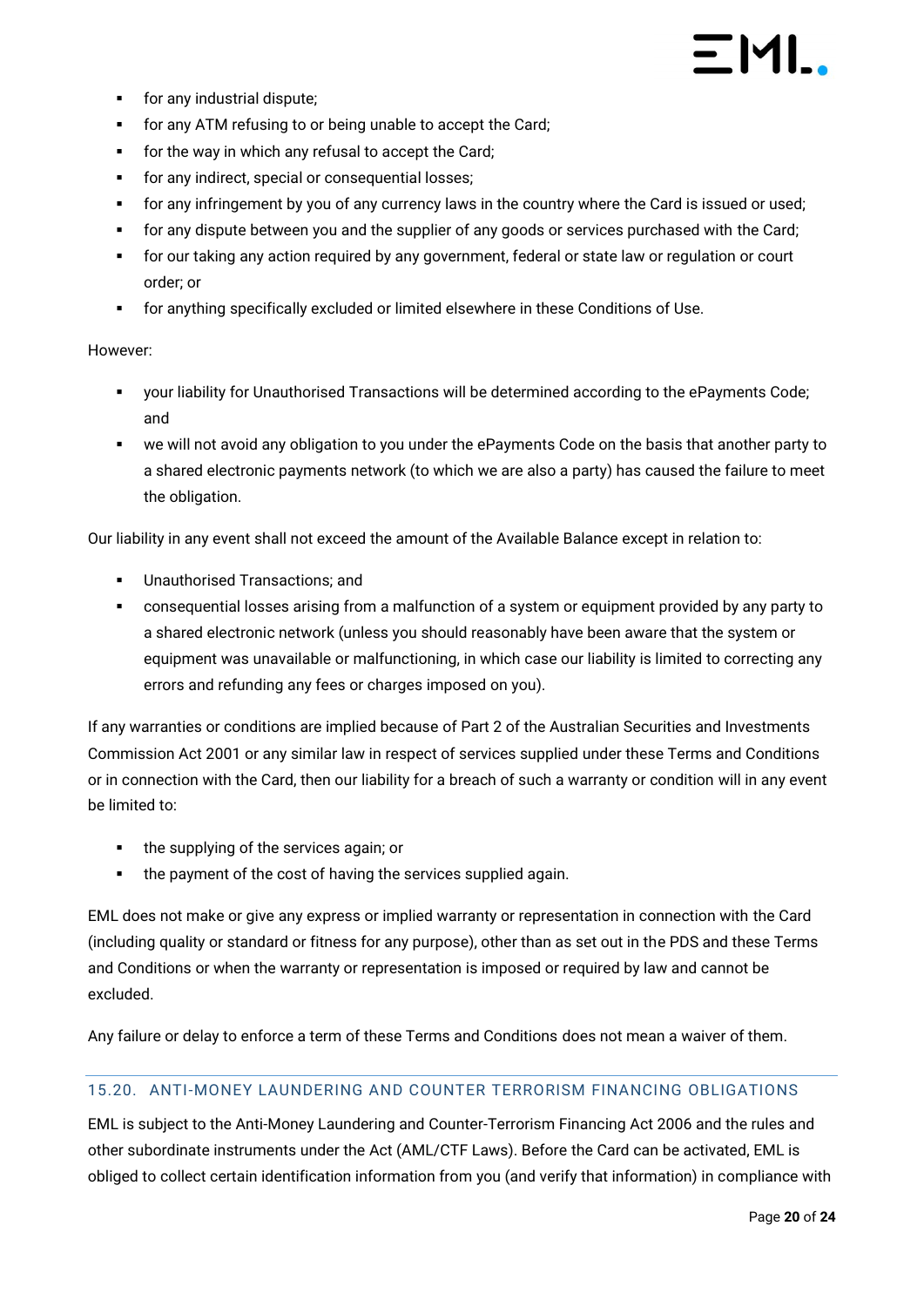

the AML/CTF Laws. Customer identification information may include detailed 'know your customer' (KYC) information about the Cardholder such as:

- name, and
- address, and
- date of birth

EML may be prohibited from offering services or entering into or conducting transactions with you if you do not provide this information.

You should be aware that:

- EML is not required to take any action or perform any obligation under or in connection with the Card if it is not satisfied as to your identity, or where there are reasonable grounds to suspect that by doing so it may breach the AML/CTF Laws;
- **EXECT** transactions may be delayed, blocked, frozen or refused where we have reasonable grounds to believe that they breach Australian law or sanctions (or the law or sanctions of another country). Where transactions are delayed, blocked, frozen or refused, EML is not liable for any loss you suffer (including consequential loss) howsoever caused in connection with your Card;
- **EML** may from time to time require additional information from you to assist us in the above compliance process; and
- where legally obliged to do so, EML will disclose the information gathered to regulatory and/or law enforcement agencies, QPay, other banks, service providers or to other third parties.

You provide EML with the following undertakings and indemnify EML against any potential losses arising from any breach by you of such undertakings:

- you will not initiate, engage or effect a transaction that may be a breach of Australian law or sanctions (or the law or sanctions of any other country); and
- the underlying activity for which your Card is being provided does not breach any Australian law or sanctions (or the law or sanctions of any other country).

### <span id="page-20-0"></span>15.21. PRIVACY AND INFORMATION COLLECTION

EML (in this Privacy Statement referred to as "we"), collects your Personal Information so that we can establish and administer the Card provided to you. We may also use your Personal Information to:

- tell you about products and services offered by us or our affiliate companies (unless you tell us not to); and
- satisfy identification requirements under the Anti-Money Laundering & Counter-Terrorism Financing Act 2006 (Cth) and the Rules and other subordinate instruments under that Act and such information may be exchanged with verification agencies (which may be overseas).

Without your information, we cannot make the Card available to you and you should not apply for the product.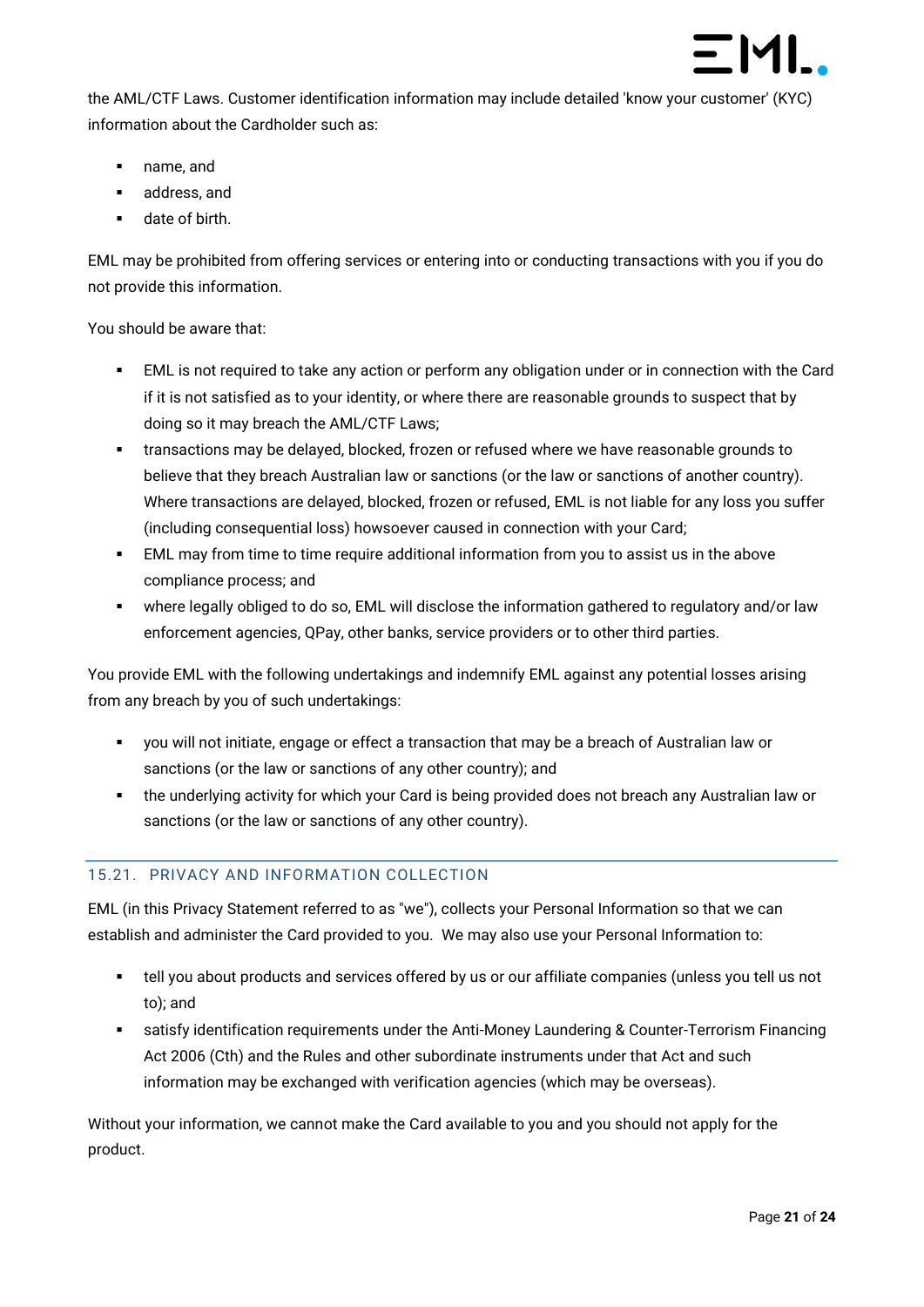

If you provide us with Personal Information about someone else, you should ensure that you are authorised to do so and agree to inform that person of the contents of this notice.

Information will be disclosed to third parties about the Card, or transactions made with the Card, whenever allowed by law and when necessary:

- for completing a transaction; or
- in order to verify the existence and condition of a Card; or
- to utilise services of affiliates who assist in providing a Card; or
- **·** if you give us permission; or
- if you owe us money; or
- if there are legal proceedings or a complaint in connection with the Card; or
- to protect against potential fraud and other crimes.

We will not disclosure your personal information outside Australia.

By applying for and using the Card, you consent to us collecting, using and disclosing your personal information under these terms and conditions in the manner described above.

Our Privacy Policies sets out how you can access and correct information we hold about you, how you can complain about a breach by us of your privacy rights and how your complaint will be handled. Our Privacy Policies are available at:

EML: https://www.emlpayments.com/privacy

#### QPay: <http://www.getqpay.com/privacy>

You may contact EML 's Privacy Officer in relation to your Personal Information (or to opt out of marketing) on 1300 739 889 or support@emlpayments.com.au.

You may contact QPay Privacy Officer in relation to your Personal Information (or to opt out of marketing) [support@quicklypay.it](mailto:support@quicklypay.).

#### <span id="page-21-0"></span>15.22. COMMUNICATIONS

You agree that we may give written notices or other communications to you under or in connection with these Terms and Conditions (including information under the ePayments Code such as statements) by either:

- sending the notice, information or communication using Electronic Communication; or
- **•** using Electronic Communication to notify you that the notice, information or communication is available from an electronic address (such as the Website)

You may vary your nominated email address for Electronic Communication by notifying us through the Website and satisfying us of your identity.

In addition, we may give you notices, information or other communications to you relating to the Card (including information under the ePayments Code such as statements):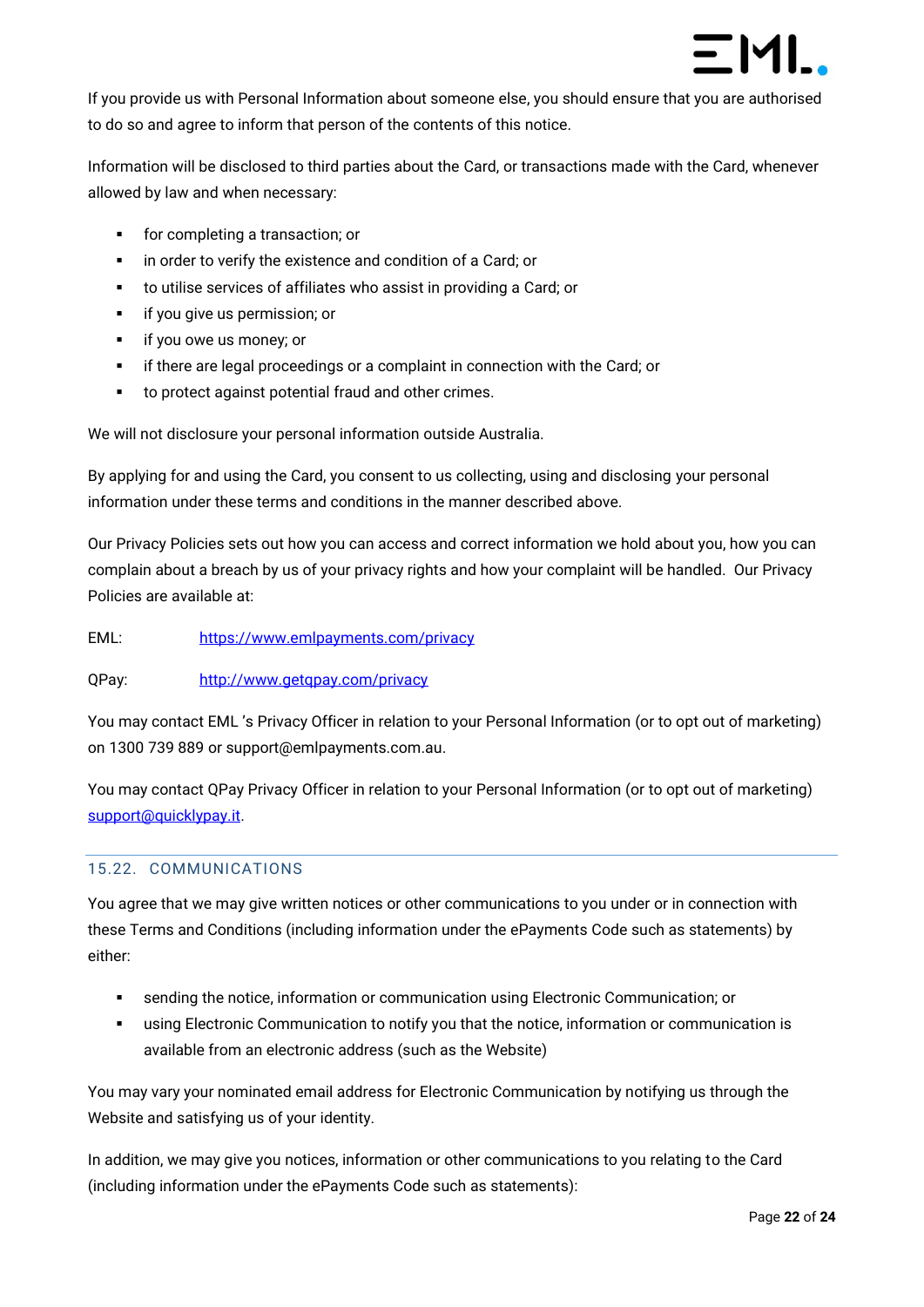

- by writing to you at your residential or postal address last known to us;
- by giving it to you personally or leaving it at your residential or postal address last known to us;
- by Electronic Communication to your email address or fax number last known to us or which you last gave us for sending notices and communications to you; or
- $\blacksquare$  if the notice or communication is not personal to you by publishing a notice in a newspaper circulating nationally in Australia or by posting it to the Website.

If we give a notice, information or other communication to you:

- $e^{\frac{1}{2}}$  electronically you are taken to have received it on the day it is transmitted;
- by writing to you you are taken to have received it when it would be delivered in the ordinary course of the post; or
- by giving it to you personally or leaving it for you  $-$  you are taken to have received it on the day of delivery.

You agree that, for the purpose of telephone communications originated or received by us and for the purpose of Electronic Communications received by us or through the Website, we:

- may verify your identity by reference to any or all of the information given by you when applying for the Card or during the Card activation or any changes made to this information; and
- may proceed on the basis that we are satisfied by that verification.

#### <span id="page-22-0"></span>15.23. KEEPING YOUR CONTACT DETAILS UP TO DATE

You must notify us immediately of any change to your address and other contract details by updating your details through the Website. We will not be responsible if you do not receive any notice or correspondence that has been sent in accordance with the contact details you have provided.

We accept no responsibility or liability for late, lost or misdirected SMS messages or emails caused by inaccurate provision of personal details by you, or by system constraints or failures experienced by your email or mobile phone service providers.

### <span id="page-22-1"></span>15.24. CHANGES TO THESE TERMS AND CONDITIONS

We may change these Terms and Conditions and any information in this PDS relating to the Terms and Conditions (including fees and charges and load and transaction limits) at any time without your consent for one or more of the following reasons:

- to comply with any change or anticipated change in any relevant law, code of practice, guidance or general banking practice; or
- to reflect any decision of a court, ombudsman or regulator;
- to reflect a change in our systems or procedures, for security reasons; or
- as a result of changed circumstances (including by adding benefits or new features); or
- to respond proportionality to changes in the cost of providing the Card; or
- to make them clearer.